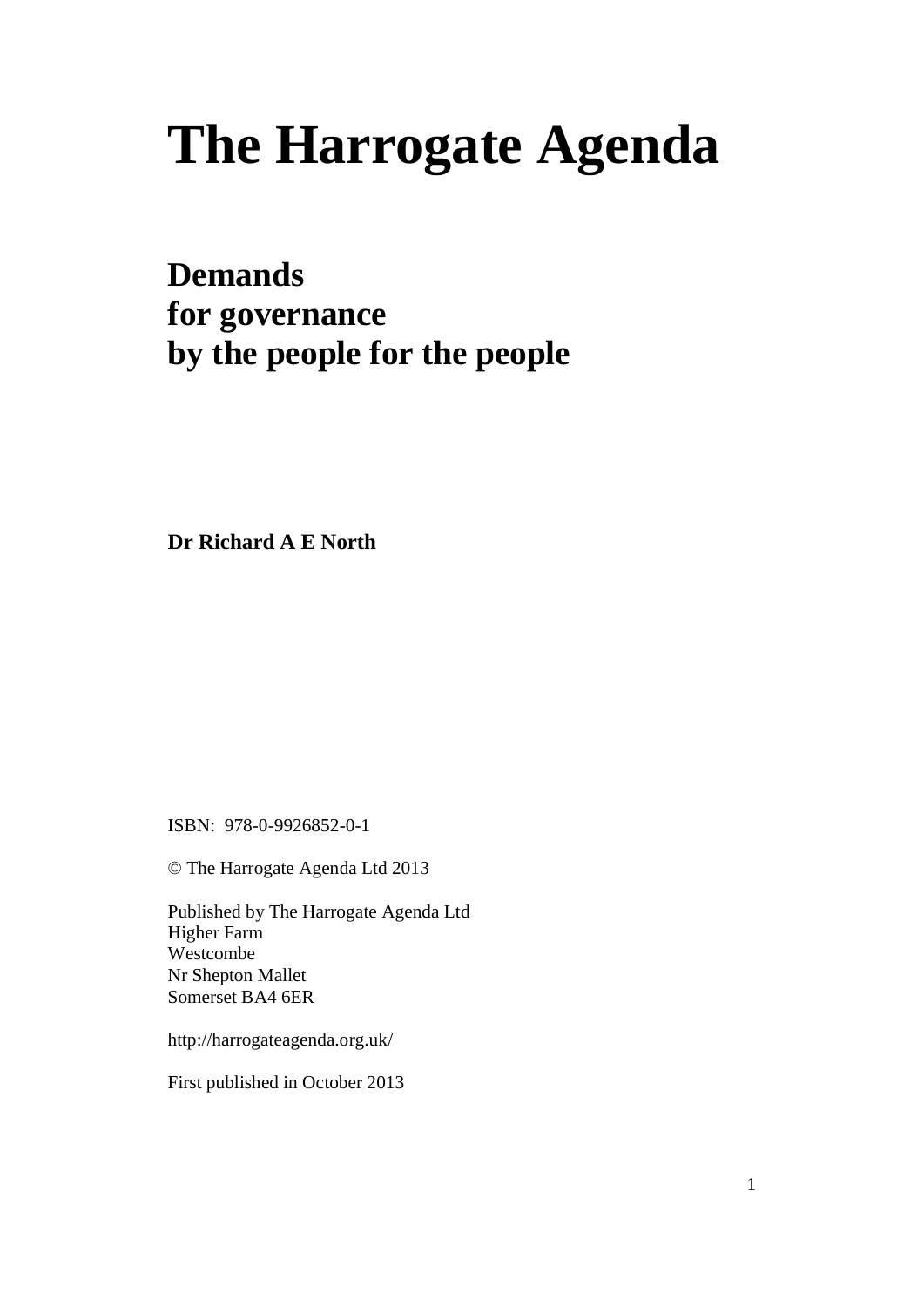### **Contents**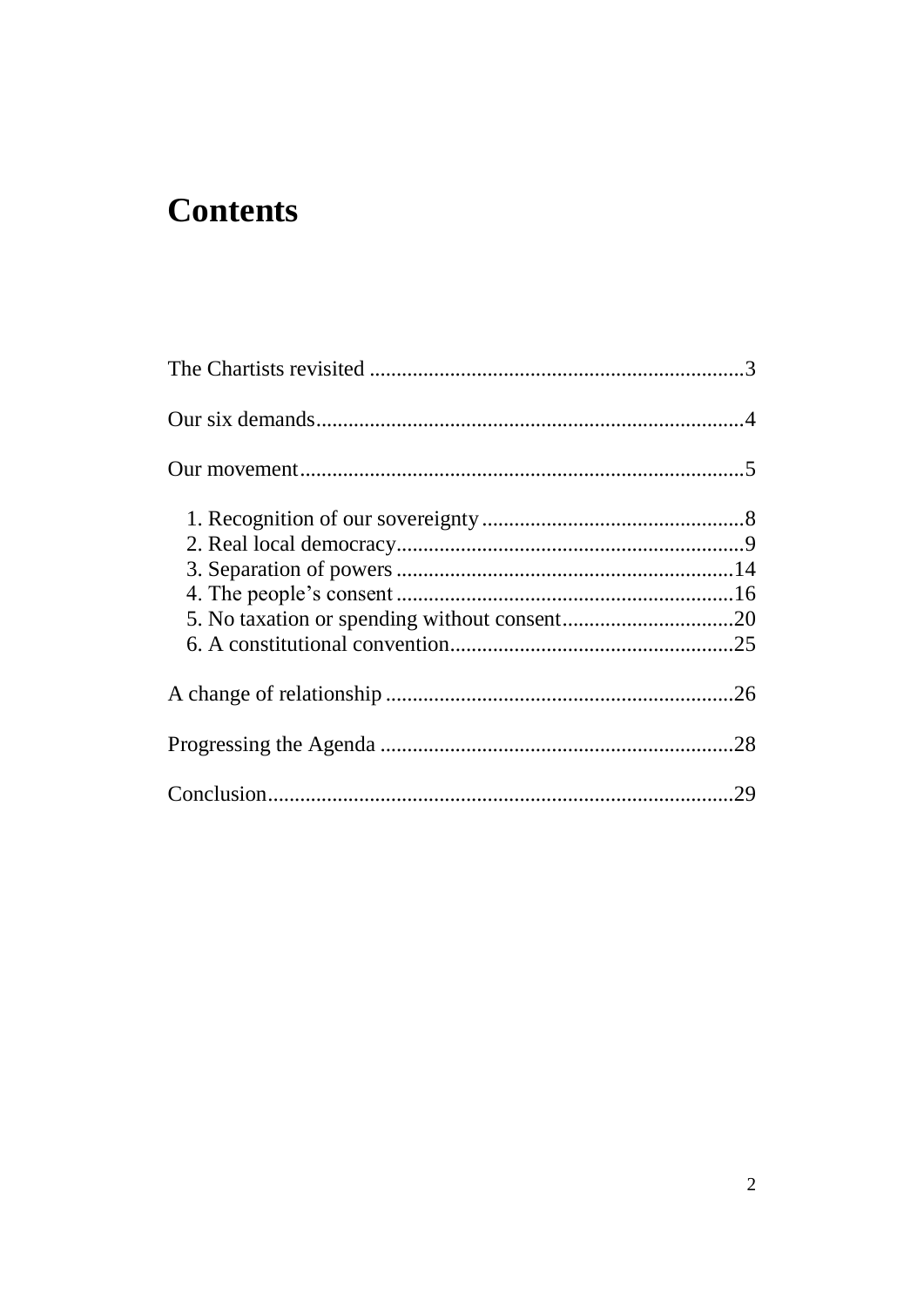### <span id="page-2-0"></span>**The Chartists revisited**

"When the State calls for defenders, when it calls for money, no consideration of poverty or ignorance can be pleaded, in refusal or delay of the call. Required, as we are universally, to support and obey the laws, nature and reason entitle us to demand that in the making of the laws, the universal voice shall be implicitly listened to. We perform the duties of freemen; we must have the privileges of freemen ..."

#### **Extract from the original Chartist petition, 1836<sup>1</sup>**

On 14 July 2012, an invited group of 33 assembled at the Old Swan Hotel in Harrogate, the same hotel in which Agatha Christie re-appeared after she had gone missing in December 1926. The object of our conference was to frame six demands in the manner of the "People's Charter" produced by the Chartists in  $1838.<sup>2</sup>$ 

The original aim of the Chartists was to reform the political system to make it more democratic. And, although five of their six demands were eventually conceded, their work was not done. The system, although improved, is still very far from being democratic. Thus, we seek to continue their work, with another six demands, which we intend to be the focus of a new political movement.

Originally conceived as The Old Swan Manifesto, we settled on the title "The Harrogate Agenda" (THA) for our demands. We believe their implementation will return power to those from whom it has, over centuries, been usurped – the people.

l

<sup>1</sup> http://www.chartists.net/The-six-points.htm

<sup>2</sup> http://en.wikipedia.org/wiki/Chartism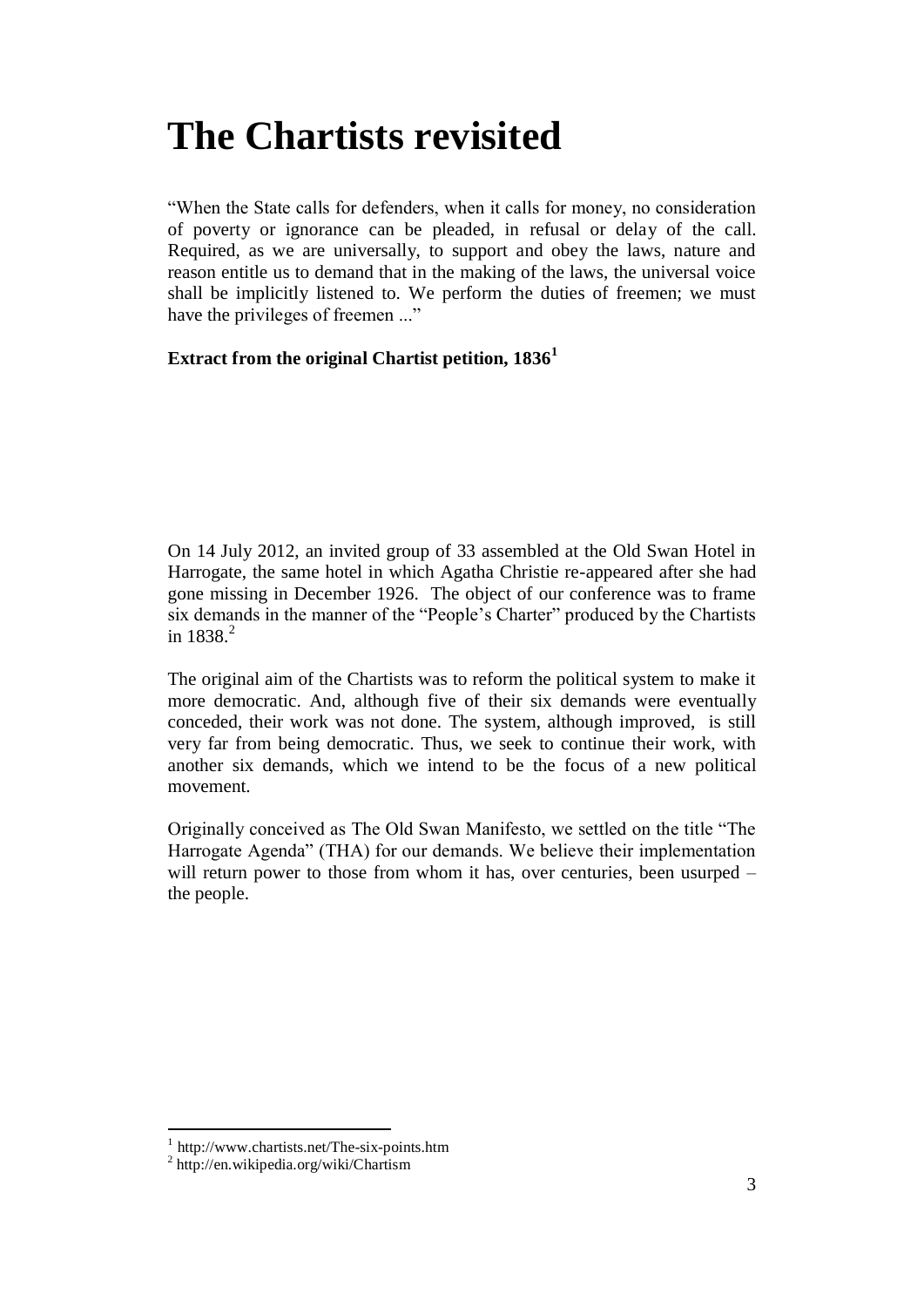### <span id="page-3-0"></span>**Our six demands**

1. **Recognition of our sovereignty:** the peoples of England, Wales, Scotland and Northern Ireland comprise the ultimate authority of their nations and are the source of all political power. That fact shall be recognised by the Crown and the Governments of our nations, and our Parliaments and Assemblies;

2. **Real local democracy:** the foundation of our democracy shall be the counties (or other local units as may be defined), which shall become constitutional bodies exercising under the control of their peoples all powers of legislation, taxation and administration not specifically granted by the people to the national government;

3. **Separation of powers:** the executive shall be separated from the legislature. To that effect, prime ministers shall be elected by popular vote; they shall appoint their own ministers, with the approval of parliament, to assist in the exercise of such powers as may be granted to them by the sovereign people of England, Wales, Scotland and Northern Ireland; no prime ministers or their ministers shall be members of parliament or any legislative assembly;

4. **The people's consent:** no law, treaty or government decision shall take effect without the consent of the majority of the people, by positive vote if so demanded, and that none shall continue to have effect when that consent is withdrawn by the majority of the people;

5. **No taxation or spending without consent:** no tax, charge or levy shall be imposed, nor any public spending authorised, nor any sum borrowed by any national or local government except with the express approval the majority of the people, renewed annually on presentation of a budget which shall first have been approved by their respective legislatures;

6. **A constitutional convention:** Parliament, once members of the executive are excluded, must host a constitutional convention to draw up a definitive codified constitution for the peoples of England, Wales, Scotland and Northern Ireland. It shall recognise their sovereign status and their inherent, inalienable rights and which shall be subject to their approval.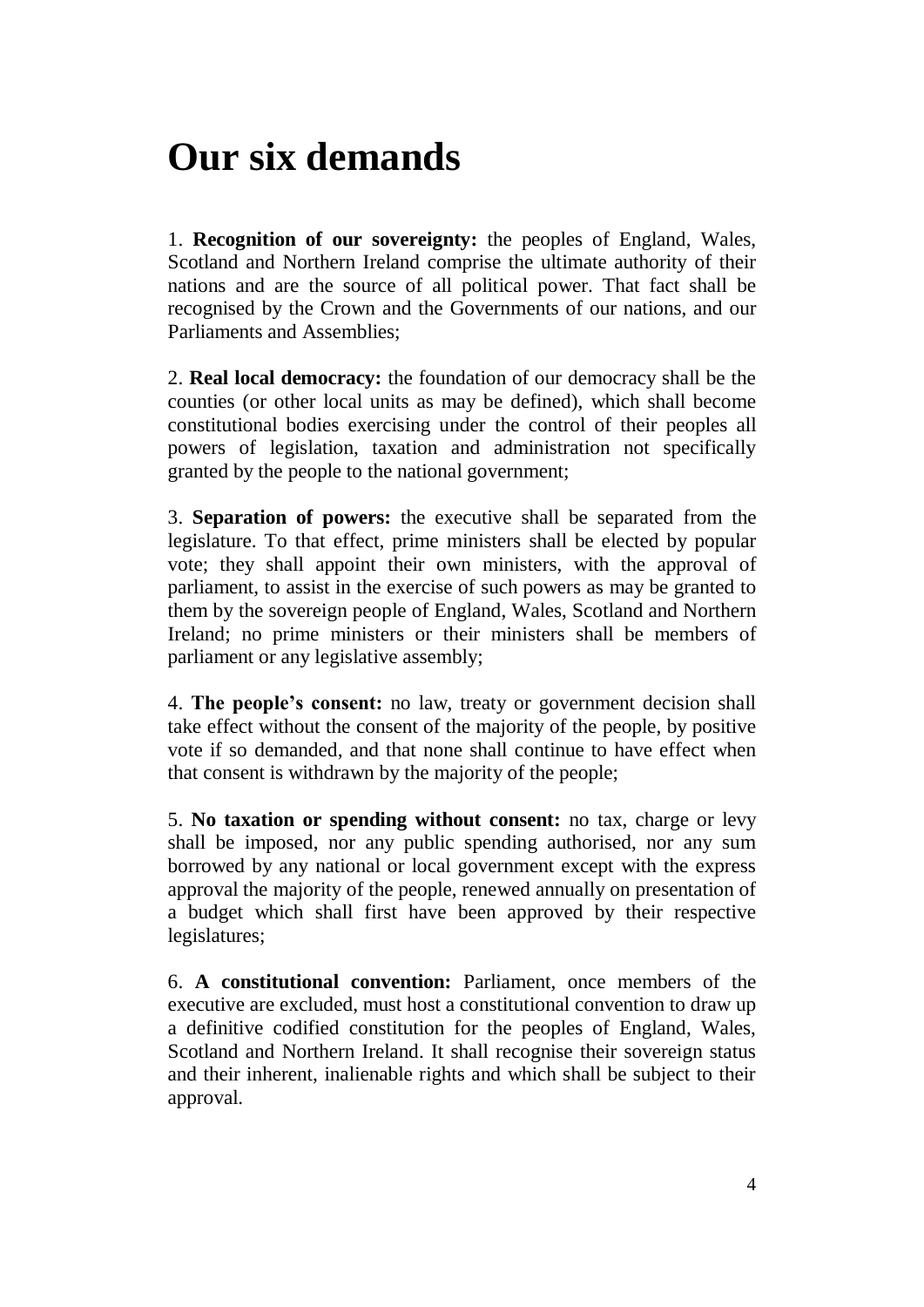### <span id="page-4-0"></span>**Our movement**

The premise on which our movement is based is that democracy means "people power". The word democracy stems from the Greek word, *dēmokratía*, comprising two parts: *dêmos* "people" and *kratos* "power".<sup>3</sup> Without a demos, there is no democracy. But people without power is not democracy either.

In terms of our definition, we have never really enjoyed a fully functioning democracy. Had we had one in the recent past, Prime Minister Tony Blair would not have been able to take us to war in Iraq in 2003 nor Afghanistan in 2006. Nor could Edward Heath have led the United Kingdom into the European Economic Community (EEC) in 1973.

Our current system of government includes the vestiges of what is known as "representative democracy". That phrase embodies a misuse of the word democracy. People do not hold power so that system cannot – by our definition – be a democracy.

Power is nominally held by elected members to a sovereign parliament (MPs), and by elected councillors at local level. Theoretically, they are held to account in periodic elections. However, general elections can turn on the sentiment of as little as four percent of the electorate, decided by floating voters in marginal constituencies. In by-elections, an MP can be returned to Parliament by less than twenty percent of the electorate. Local elections routinely engage even less of the electorate

In practice, power is diffuse. It is shared by unaccountable local administrations, by the executives (governments) based in the capitals of the United Kingdom, and their agencies, by surpranational institutions and their agencies in Brussels and elsewhere in the European Union, and by obscure quasi-legislatures in Basel, Geneva and elsewhere throughout the world. As a result, MPs and councillors individually have very little power. That which they have they rarely exercise independently on behalf of the people. Mostly, they follow their party whips, the power residing in the party system.

Yet, although we seek a return of power to the people, we acknowledge that no group willingly relinquishes it. But we felt it was important to uphold certain principles and not allow ourselves to be distracted from them. We are concerned with power – who holds it and under what circumstances and controls, and how to get more of it. Above all else, we hold to the core principle that in a true democracy the people must hold the power.

<sup>3</sup> http://en.wikipedia.org/wiki/Democracy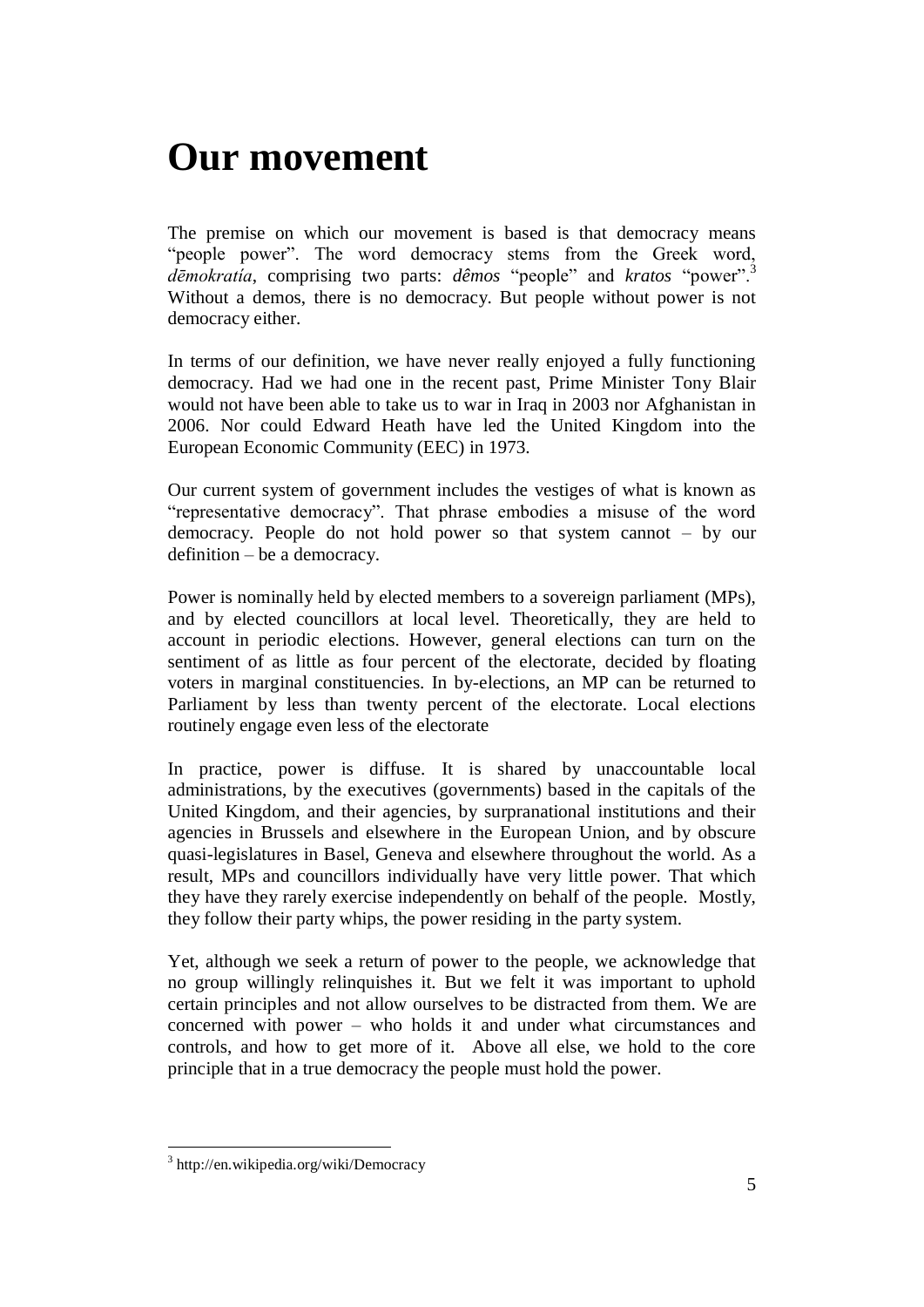At our Harrogate conference, we had considerable difficulty identifying the roots of power and in defining how we, the people, should exercise power. As a result, we spent much time on peripheral issues which did not get to the roots of power, and failed to produce a list of six demands at our meeting.

In hindsight, some thought that gathering thirty-plus people was too large for a meaningful debate in the period available, especially as some of the attendees seemed ill-prepared for the meeting, perhaps coming to learn more than contribute. Furthermore, as is inevitable on such occasions, some arrived with their own agendas which they were intent on promoting. This also slowed down proceedings.

We thus departed with our work incomplete. There was no Harrogate declaration, as such – only an agenda which we were committed to pursue. To that effect, we invited further discussion, this time availing ourselves of the electronic media - the internet: blogs, forums and e-mails.

In this, we sought to identify whether issues were "upstream" or "downstream". The test was whether they got to the root of power, or were incidental to it – whether we were dealing with the heart of democracy or just procedural and consequential matters.

During the debate, carried on over several months, some had difficulty fully grasping the distinction between "upstream" and "downstream". That is understandable. It is a common problem, which plagues all manner of discussions on democracy and slows down attempts to improve our governance. There is no reason why we should have been any different.

To illustrate why there should be such difficulty, it is helpful to see how contemporary writers deal with the problem. One such, former Labour cabinet minister David Blunkett, refers to the work of his tutor and friend, the late Professor Sir Bernard Crick. Both seek to redefine democracy as "populist democracy", which is termed "majority rule" and then rejected. <sup>4</sup>

What we see is a trait common amongst political elites: a rejection of the very idea of people holding power. The word "democracy" must always be qualified, whether it be "representative democracy" or, in this case "populist democracy". It can never be allowed to stand on its own, afforded the purity of meaning on which we insist. In Blunkett's view, unadorned democracy is "populism" - something which EU technocrats regard with the same horror that they have for Fascism.

Another writer, academic Hugh Atkinson, looks at local democracy and refers to referendums as a mechanism "employed by local councils to gauge public opinion".<sup>5</sup> By this means, a process by which the people can exert power is reduced to the status of an extended opinion poll. Atkinson would also have

<sup>&</sup>lt;sup>4</sup> http://davidblunkett.typepad.com/files/in-defence-of-politics-revisited.pdf

<sup>&</sup>lt;sup>5</sup> Local democracy, civic engagement and community, published in 2012 by Manchester University Press. See pp 100-101.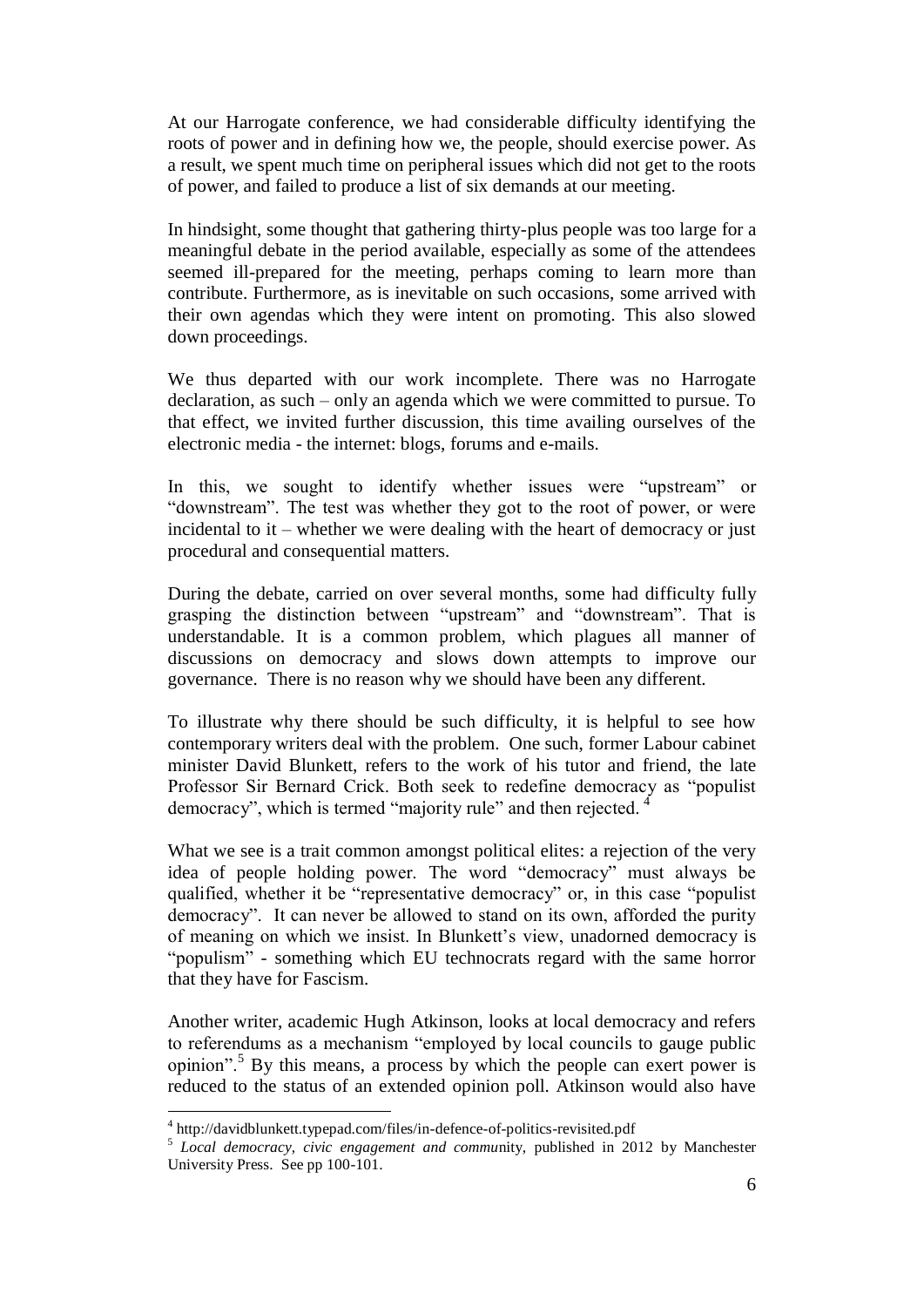the involvement of people in their own governance strictly controlled and limited. In what is often termed "participatory democracy", power is sometimes delegated, but amounts to a highly restrictive licence.

Thus has the association with power and democracy been blurred. When we see a real example of people exerting power, as in Switzerland where the outcomes of referendums are binding on governments, this is called "direct democracy". But there is only democracy – a system in which the people hold the ultimate power, and are able to exert it. It needs no qualification. It is just democracy.

But, if there is confusion as to the meaning of democracy and its association with power, there is also great confusion as to how power should be exerted. To illustrate this we go to Andreas Whittam Smith, founding editor of *The Independent*. Arguing (rightly) that our democracy was "desperately sick", in September 2012 he fronted an initiative "to restore British Democracy". <sup>6</sup>

His idea of saving democracy, though, was for a large group of like-minded citizens to stand for Parliament for one term only, with a view to gaining a majority at a general election. Their task would then be "single-mindedly to put right as many things as possible that governments formed by the traditional parties had failed to resolve". Once their single term was finished, they would stand down.

Sadly, Whittam Smith was perpetuating the flaws already in the system. His initiative did not empower people, but simply sought to replace one group of representatives with another, in which power would then be vested. In the manner of Orwell's *Animal Farm*, the pigs would take over from the humans. But, in office, these "non-politicians" would, by definition, become politicians and be forced into the same mould as their predecessors. Nothing fundamental would change – the "pigs" would become indistinguishable from the men.

Allowing this to happen is an error which has been repeated down the ages. All too often campaigners seek to replace one set of rulers (or representatives) with another, in the hope that things will get better. It was the basic flaw in the Communist Party of Great Britain's "People's Convention" held in January 1941 which framed not six but eight demands. Number seven was: "A People's Government truly representative of the working people, and able to command the confidence of working people throughout the world".

So it was with many of the issues raised in our Harrogate discussions, where there was a failure to understand that the only meaningful demands could be those which addressed the roots of power To measure the merit of suggestions, therefore, we asked people whether what they were seeking would bring about fundamental change. There was no value, we thought, in perpetuating existing systems with a different cast of characters, or in

<sup>6</sup> http://www.independent.co.uk/news/uk/politics/how-you-can-bring-our-ailing-democracyback-to-life-8105024.html

<sup>7</sup> *Daily Worker*, 13 January 1941, p.4.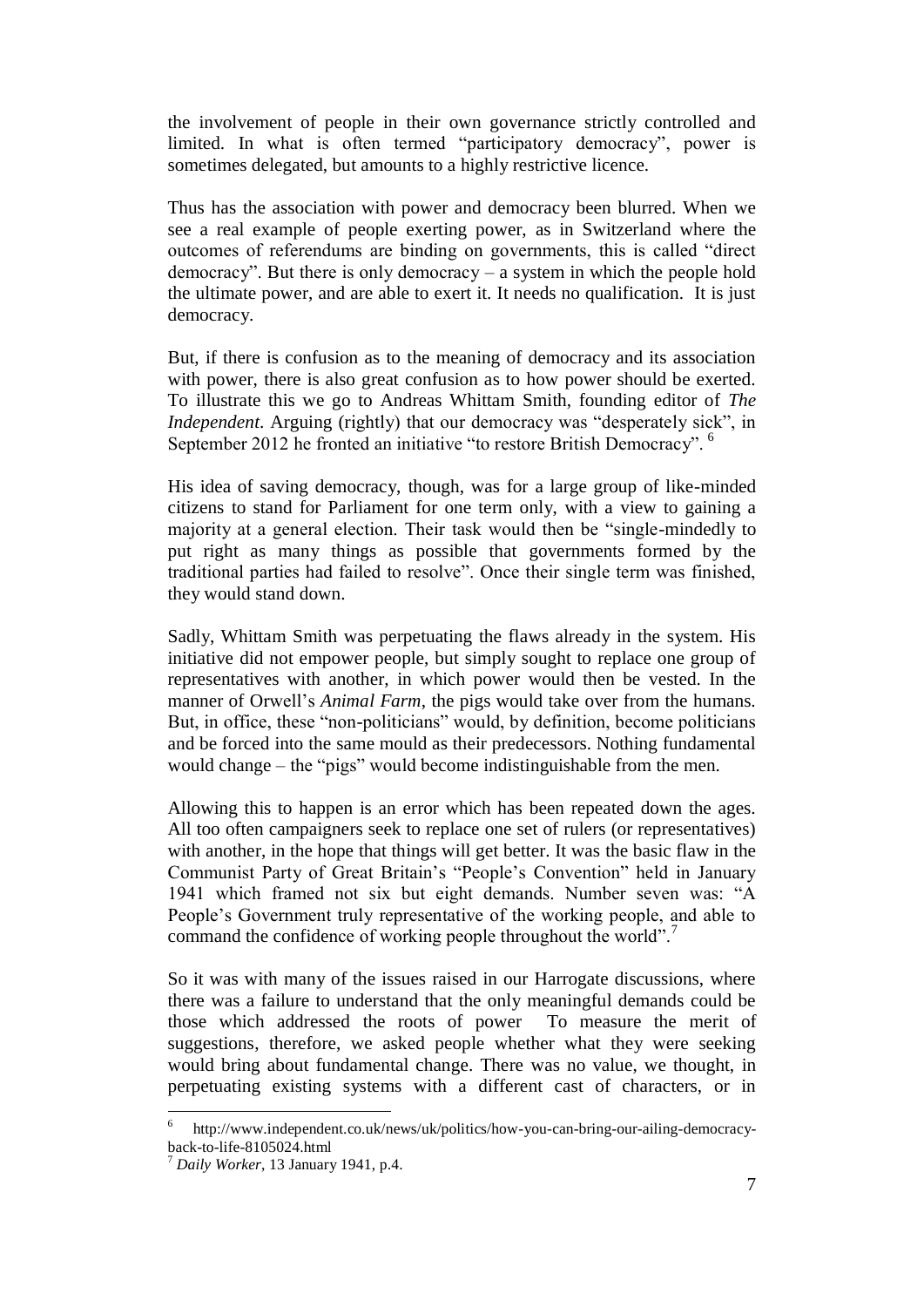imposing different or better restraints or controls over the existing cast of characters.

Our objective is to recover power. That is the "upstream" issue. Once we ourselves, the people, hold the power, direct controls over MPs, and rules to govern their conduct, are of less importance. Indeed, MPs themselves become less important.

With the focus very much on the acquisition of power, we felt we could hold true to the original strategy of the Chartists. Like them, we felt it vital to frame a very limited number of achievable demands. Eventually, we trimmed down the ideas and offered the list of six which you see at the head of this pamphlet. This was published on a number of blogs, and has since been revised several times.

Inevitably, some questioned why their favoured suggestions had been omitted. Such matters generated some heated discussion – more prolonged in some cases than the original discussions. But the question put to those who advocated the inclusion of other points was: which one of the six would you leave out? None of those who argued for their own points were able to offer a satisfactory response. That notwithstanding, there is nothing to stop more points being added, once we have attained our first six.

With that, the first of our six demands deals with the most fundamental of all issues – sovereignty. Resolution of that defines who "owns" power, which then frames our remaining five demands. Sovereignty is at the very heart of society and defines what sort of community we are.

### <span id="page-7-0"></span>**1. Recognition of our sovereignty**

One consequence of Germany losing the Second World War was that the successor state to the Third Reich had imposed upon it a new constitution, in which British legal experts had a part to play. It is thus highly significant that Article 20 of that constitution (the Basic Law) declares that all state authority comes from the people. Although not specifically stated, the effect of this was to recognise that the German people are sovereign.

Despite the British effectively bequeathing this principle to a nation it had a hand in vanquishing, it does not apply to the people of the United Kingdom. Instead, we have the doctrine of "Parliamentary sovereignty". Parliament is the supreme legal authority in the UK, which can create or end any law. Generally, the courts cannot overrule its legislation and no Parliament can pass laws that future Parliaments cannot change. Parliamentary sovereignty, says the Parliamentary website, is the most important part of the UK constitution.<sup>8</sup>

<sup>8</sup> http://www.parliament.uk/about/how/sovereignty/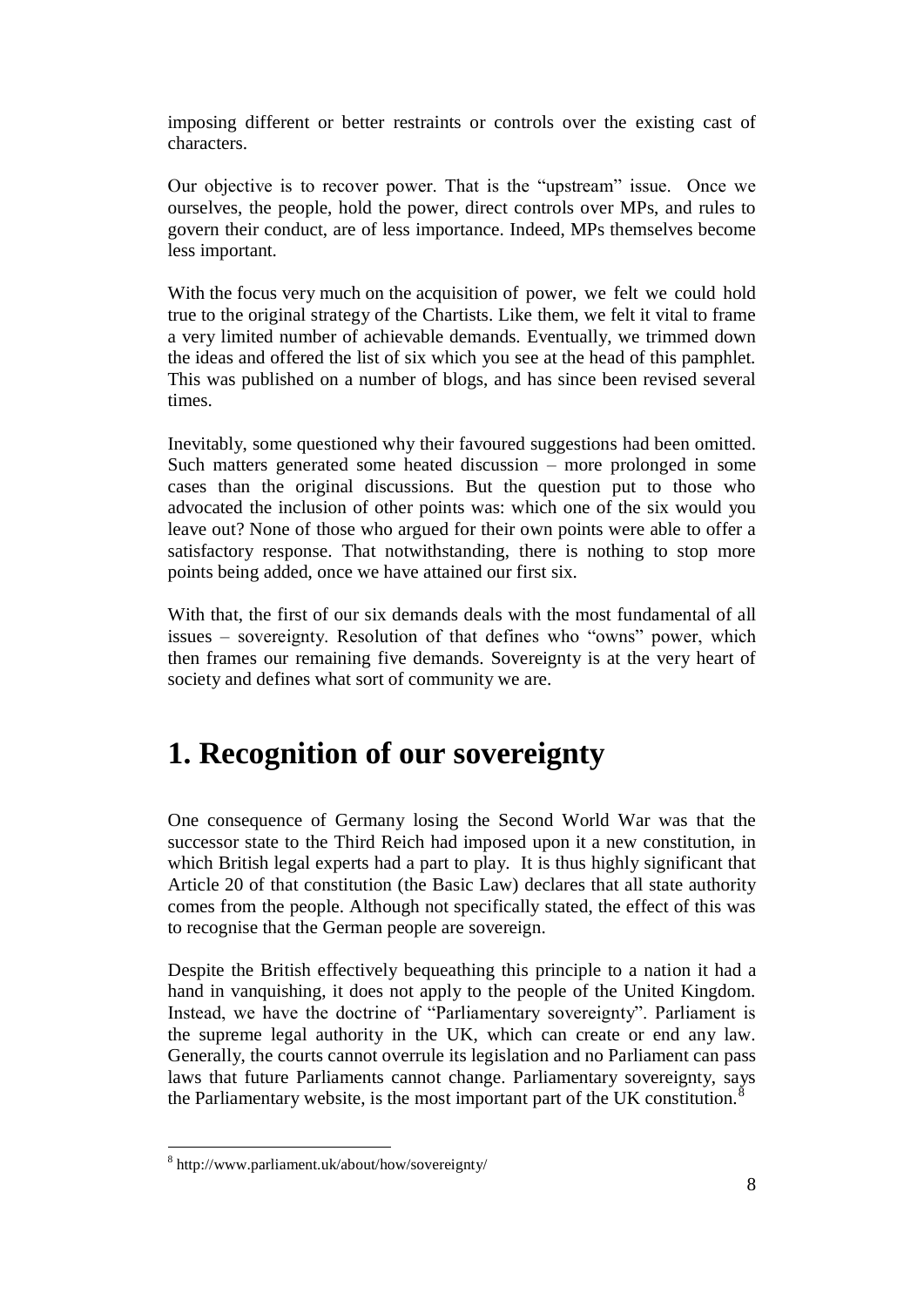We believe this should change, not least because, in the name of parliamentary sovereignty, our MPs have a licence to ignore the wishes of the people and to hand power to bodies such as the European Union. This has led to a situation where UK courts recognise the supremancy of EU law in preference to our own, and can strike down laws made by Parliament.

However, we do not believe that we should make a statement along the lines of the German constitution, declaring the source of power. What can be made can be unmade. Instead, we take our guidance from the United States constitution, which starts with the words: "We the people … ". In so doing, it signifies that the fount of all political power stems from the people, but there is no declaration of sovereignty as such. Sovereignty is regarded as inalienable. Because of that, it cannot be taken away by any body, governmental or otherwise.

In our deliberations, we thought we should make the same assumption, that the people of the United Kingdom are sovereign, from whom all power stems. Sovereignty, however, has to be more than an abstract. It needs to be given effect. Therefore, we thought it would be helpful to have a declaration of the "state of the art", which would frame our first demand - that the sovereignty of the people be formally recognised by the Crown, by our Governments, and by our Courts, Parliaments and Assemblies.

As to the declaration, there are many forms of words, and variations which might be used. The essence is conveyed by this phrasing:

We, the Sovereign Citizens of the United Kingdom do hereby redeem and declare our Sovereignty. We assert our right, jointly and severally, to the ownership of the United Kingdom, and to the unfettered control thereof. As a sovereign people, owing no allegiance or duty to any other government or state beyond these shores, we are not bound by any statutes or laws other than those, which we ourselves approve.

The form taken by any formal recognition is not important. But, in a country where great store is laid by ceremony, it would be fitting to have a Royal Proclamation, affirmations by the Prime Minister and the First Ministers of the devolved governments, and formal declarations by both Westminster Houses of Parliament, and by the devolved Parliaments and Assemblies.

The essential effect of a declaration of sovereignty and its formal recognition is the recognition that power resides with us, the people. Governments in all their manifestations are subordinate to us. They must be our servants, not our masters, there to do our bidding in a manner of our choosing.

#### <span id="page-8-0"></span>**2. Real local democracy**

What applies nationally must apply locally. All politics is local, a former US Speaker of the House, Tip O'Neill, once famously said. He went on to say that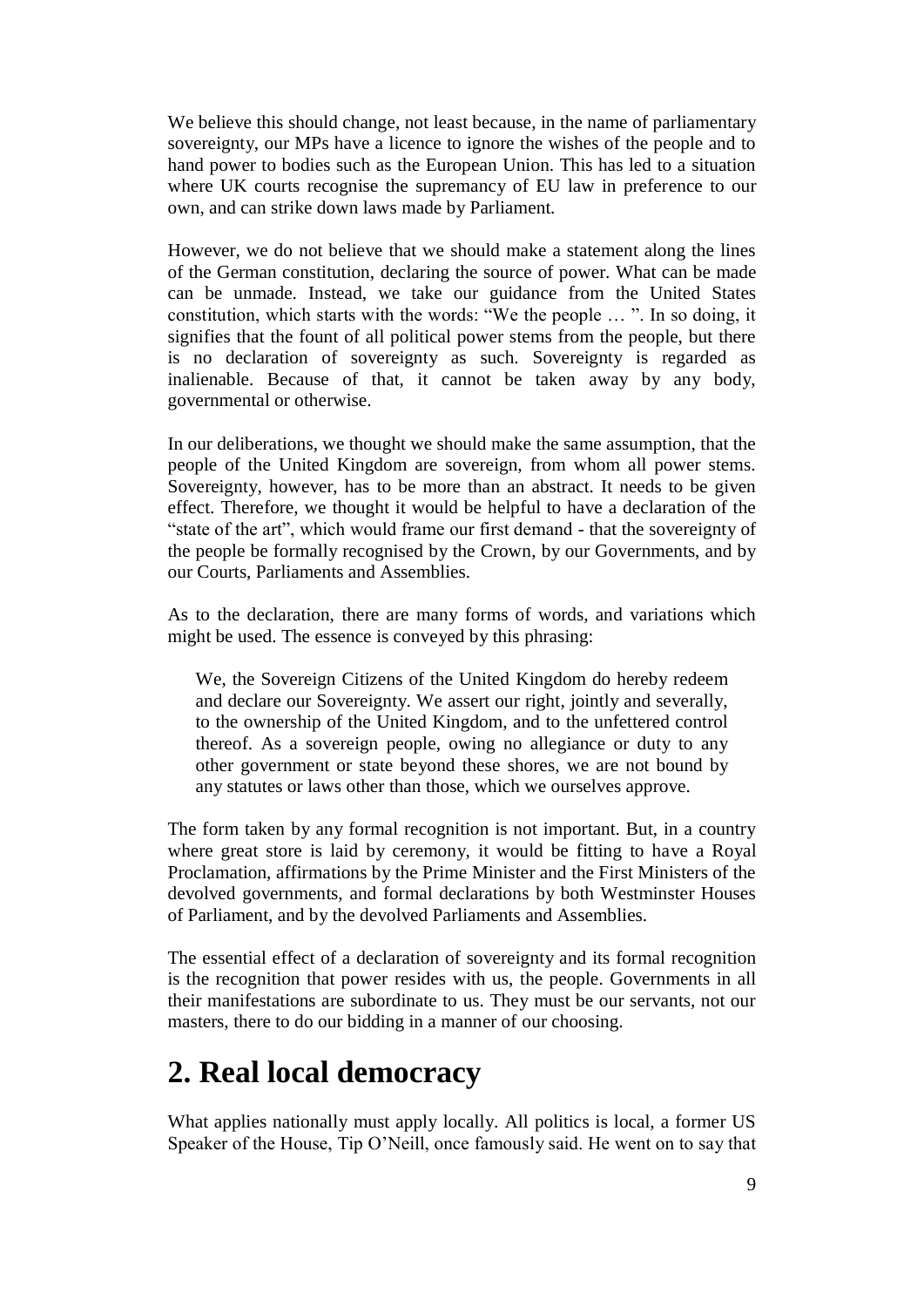politicians must appeal to the simple, mundane and everyday concerns of those who elect them into office.<sup>9</sup> It is those personal issues, rather than big and intangible ideas, which most voters care most about, contradicting the notion that, in local elections, people are casting votes to "send a message" to the highest levels.

That may be the case in the United States, where there are still some vestiges of grass-roots democracy. But in Britain, the very idea that we have local democracy is a fiction. We have local authorities which function mainly as central government agencies. Their main task is to administer centrallydefined law at local level.

Local government units, whether counties, second-tier districts or unitary authorities, have no independent existence or powers. They are defined through Acts of Parliament and owe their existence, their boundaries and their powers to the *diktats* of central government. They are funded primarily from the centre and the nature of monies which can be collected locally is directed by the centre, as well as the amounts and terms of collection.

This, by any definition, is a top-down society. But it is also one which has become increasingly so over time. As a result, local elections are little more than opinion polls on the performance of central government, without even the benefit of random sampling techniques. There is no point in getting excited over the election of local officials when almost the entire extent of their powers is determined by national law.

In our Harrogate conference, therefore, local government "reform" featured high in our discussions, although – in retrospect – one has to acknowledge that the very idea of "reform" is absurd. How can you reform something you do not have? Since we only have agents executing directives from Whitehall and Brussels, we need to start from scratch. Centrally defined agencies must be replaced with truly local structures. We need local government in the proper sense of the word, and it must be under the control of local people.

To that effect, our aim must be to invert the entire structure of the British state. Instead of the top-down systems, we need to start locally and create structures built from the bottom-up.

This is not "localism" in the sense proposed by Prime Minister David Cameron, or anything like "The Plan" offered by Conservatives Daniel Hannan MEP and Douglas Carswell MP. We are not impressed by the idea of central government handing down some tiny fraction of its power, under carefully controlled conditions, ready to claw it back at a moment's notice. Theirs is not a transfer of power  $-$  it is the granting of a license.

What we are proposing is nothing short of revolution. The fundamental building blocks of our democracy should become independent local units

<sup>&</sup>lt;sup>9</sup> http://en.wikipedia.org/wiki/All\_politics\_is\_local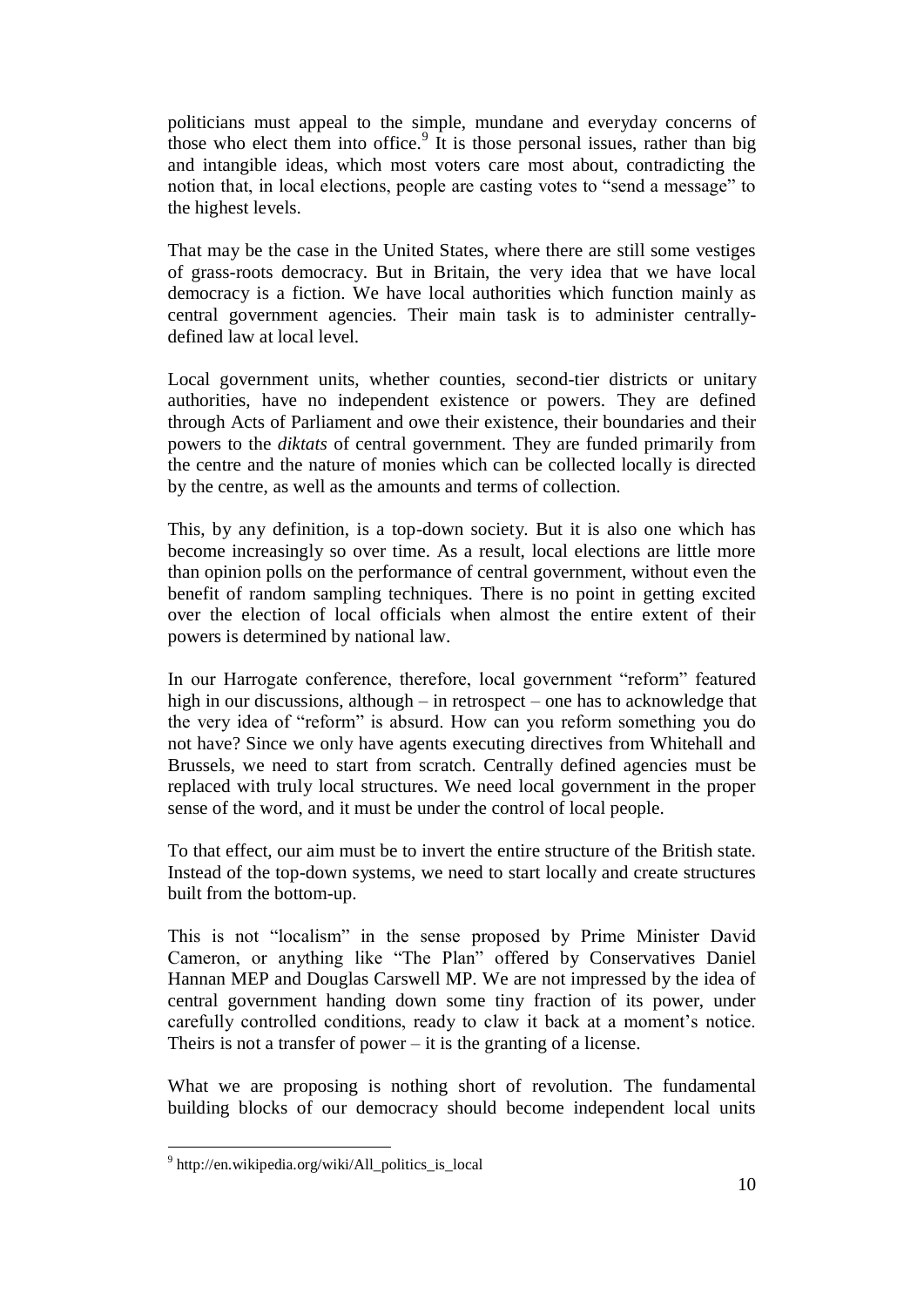which owe their existence to the people who live within their boundaries. Instead of being statutory bodies  $-$  i.e., defined by statute, from which they derive their powers, under the control of central government – they become constitutional entities. Their existence, powers and revenue-raising capabilities are defined by the people via the medium of constitutions, approved by local referendums.

These local authorities – which could be counties, cities or the former county boroughs – become independent legislatures is their own right. Whereas local authorities were once permitted to make by-laws, defined and permitted by central government, true local government makes its own laws in its own name. Each district makes all the laws for matters exclusive to its area, using powers defined by its own constitution, applicable within its own boundary.

Some might think that local authorities are too small to become legislatures, but size is not an issue. Few people for instance, realise that Iceland, with a population of 313,000, boasts fewer people than the London Borough of Croydon (363,000) and very substantially less than the Metropolitan District of Bradford (501,000).

Yet Iceland is a sovereign nation. It has its own government, its own parliament, its own laws, its police and even its own fishing policy and navy to enforce it. Despite its small size, the country does tolerably well, with a GDP of \$12.57 billion (146th in the world) and a GDP per capita of \$38,500, the 24th highest in the global league (higher than the UK's \$36,600, the 33rd highest). It also has its own local government, with 59 local municipalities.

In Norway, which has approximately five million inhabitants, there are 428 municipalities and 19 county authorities. More than half the municipalities have less than 5,000 inhabitants and only 14 have more than 50,000. The largest municipality is Oslo, which is also a county. It has approximately 620,000 inhabitants. But the smallest municipality is Utsira with 209 inhabitants.

In these two countries, there is no confusion about the nature of local democracy, making a significant contrast with the UK. And here one of the most recent examples of the degradation of the idea of "local" government was in election of police commissioners in England and Wales during 2012. The tone was set by Home Secretary Teresa May who refused to set a turnout threshold, arguing that "the people elected as police commissioners will have something that the current police authorities do not have, which is a democratic mandate".<sup>10</sup>

The candidate elected as commissioner for the former county area of West Yorkshire was Labour's Mark Burns-Williamson, a man who polled 114,736 first preference votes from an electorate of just over 1.6 million. That gave

l

<sup>10</sup> *The Guardian*, 6 November 2012. http://www.guardian.co.uk/uk/2012/nov/06/policecommissioner-elections-turnout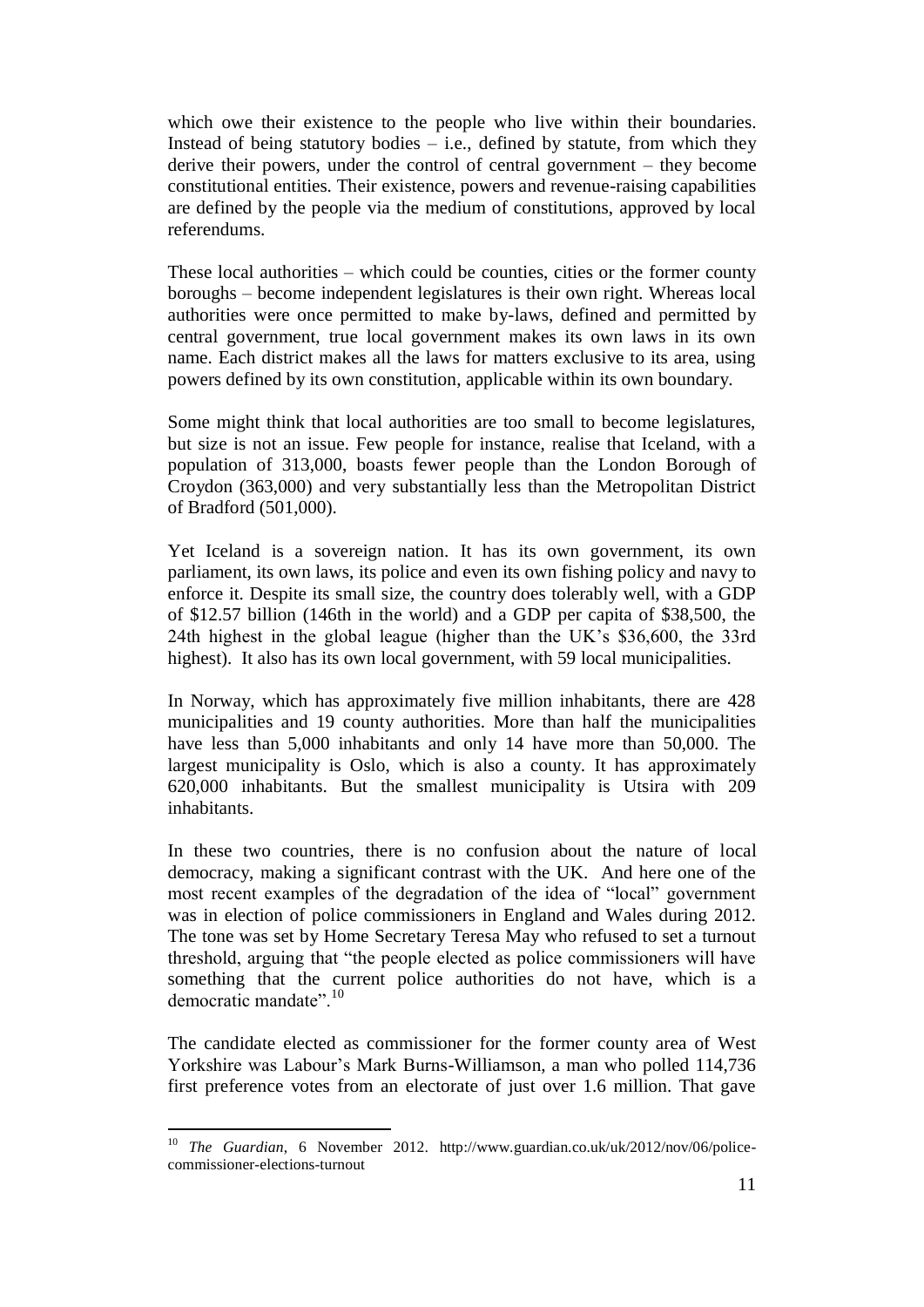him an effective mandate of 7.1 percent. But even to claim that he lacked a true mandate is to miss the point. The election was cited as an example of *local* democracy, yet West Yorkshire has a population of 2.2 million people in an area of nearly 800 square miles. There are over 100 *countries* in the United Nations with populations smaller than West Yorkshire.

The assertion that such units, larger than many countries, can be considered "local" is laughable. Furthermore, it is absurd to argue that local government units all need a beneficent central government to make their laws, to fund them and even define their boundaries. Their very existence as administrative units, subordinate to the centre, is an affront to the very idea of democracy, when Iceland, the size of an English borough, is an independent nation state in its own right.

What might be appropriate for England, therefore, are areas with populations in the order of 3-500,000, making up between 150-200 administrative units. Each could be responsible for most of their own government, with their own constitutions, sovereign legislatures, laws and revenues. Such units could also assume many of the duties currently undertaken by central government. Those might include such things as the determination and payment of social security and unemployment benefits and the provision of health services currently administered by the NHS.

It follows that all national laws applying to matters which fall within the remit of local government should become local laws. The local legislatures should be able to re-enact them if so desired, or they can repeal or revise them.

A consequence of this would be that the functions of central government would be drastically reduced. Mainly, the centre would concern itself with foreign policy and relations, including the framing of international law and making treaties. We would see central government take a hand in making maritime law, controlling deep water fisheries, and dealing with national security and defence. In what would effectively become a federal-style body, central government would also concern itself with cross-border crime (where the perpetrators operate in two or more police districts), and serious, organised crime.

There then comes the inevitable question of who pays, and more particularly how government is funded. Control of taxation is at the heart of true localism, to which effect we believe local governments, structured as constitutional bodies, should become the primary collectors of tax. We would envisage that they collect most if not all the taxes from people and enterprises resident or operating within their areas of jurisdiction.

Instead of the system where only a fraction of their income is collected locally via Council Tax and charges, with the balance made up from grants from the centre, local authorities would collect their own taxes, such as Council Tax, but also income tax, sales taxes, corporation taxes and most other taxes currently collected by the centre. After they had taken what they needed to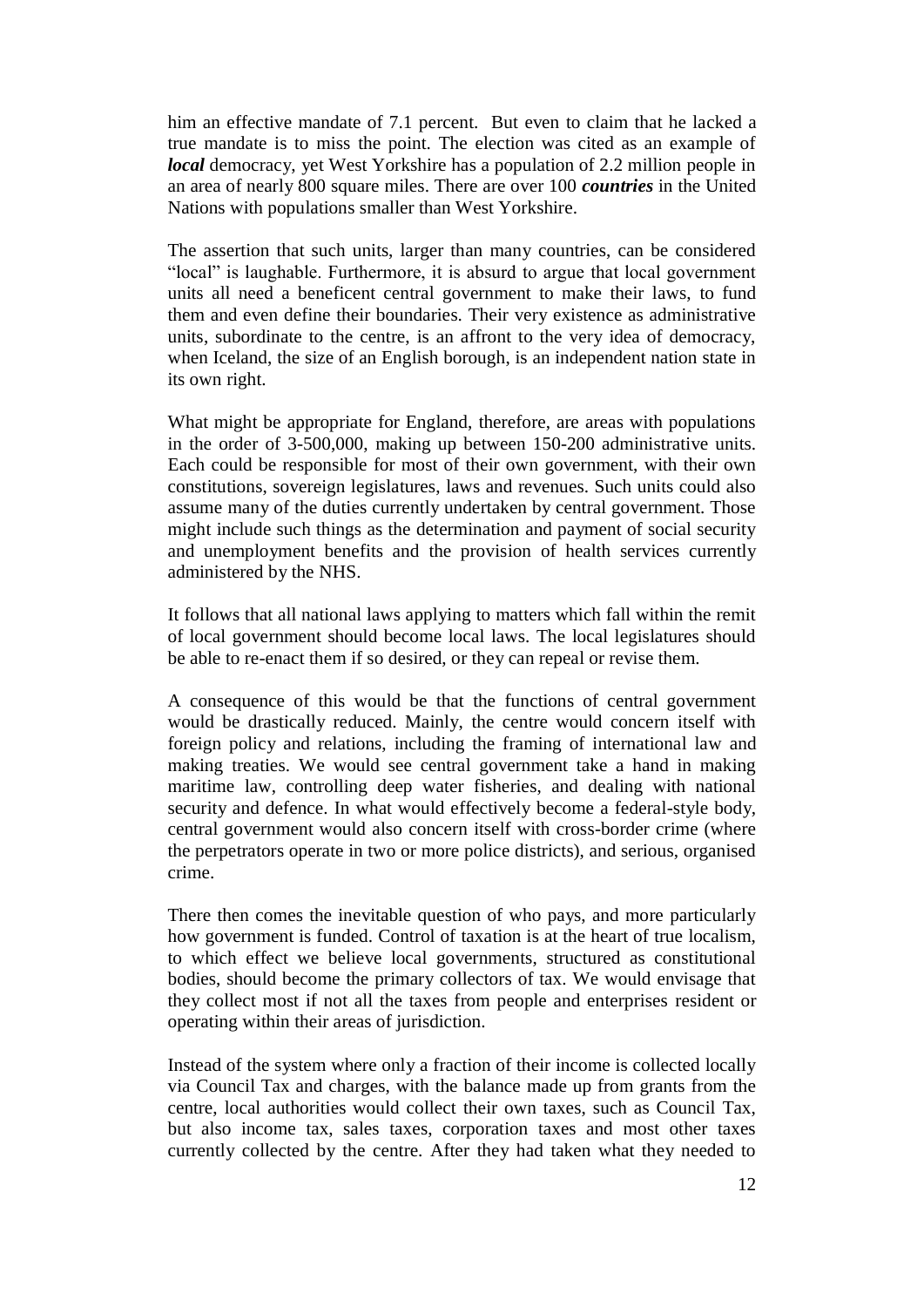fund their own operations, they would remit the surplus to central government, acting as collection agents for the centre.

By this means, rather than the centre subsidising local government, the relationship would be reversed. Equity would be achieved by having poorer authorities remitting less, *per capita*, to the centre. The richer authorities, like the City of London, would pay more. The funding would be managed on the same basis as the precepts currently collected locally, from which are paid the police, fire services and transport authorities.

Only in extreme emergencies would we expect any transfers of funds from centre to local authorities, such as in the case of a major natural disaster. Norway, for instance, manages a system of wealth transfer between local authorities, without involving central government.

When local taxation prevails, allied with local democracy, there is every opportunity for variable rates and real tax competition between local authorities. That in itself could result in something we have never had in this country - downward pressure on taxation.

This is the "small government" which so many people profess to want, but even then – despite the local units being constitutional bodies - that does not guarantee freedom from central government interference. We see in the United States constant tension between federal and state governments, and the encroachment of the centre. Here, as always, the currency of power is money. The federal government, with its own vast income stream - far larger than state revenues - is able to bribe States with cash inducements or bully them by withholding cash.

The answer, therefore, must be to control the flow of money. The centre should have very limited taxation powers. It should not be allowed to borrow to finance a deficit, except in very exceptional circumstances, and only with the explicit permission of the people. It must not be able to bribe its way to power.

Taking in for the moment the idea of Referism (about which we will have more to say later), we see budgets at local and central levels controlled by annual referendums, firmly limiting the expansionary tendencies of all governments. What is more, there is an important side-effect: Westminster MPs become even less important than they are now, while democratic representation at local level becomes more relevant and more important.

In some respects, this also solves some of problems we have with MPs. One might expect seats to be apportioned on a county basis, with approximately one per 120,000 head of population. This ratio gives a House of Commons roughly the same size as it is at present. The boundaries would be fixed. As population varied, so would the number of MPs, keeping constituencies wholly within the bounds of specific local authority areas.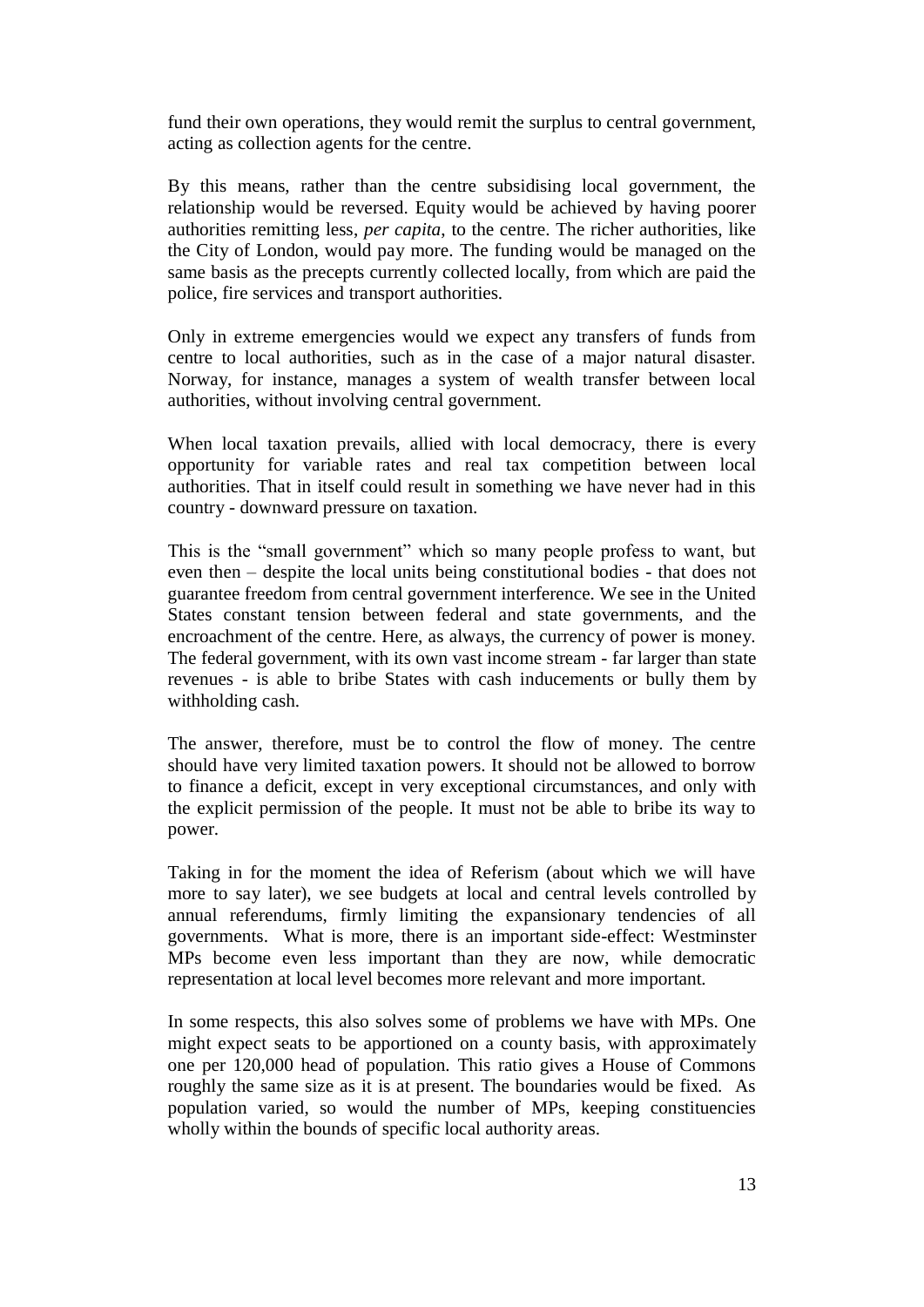The reckoning should be, incidentally, based on population rather than electorate. Our MPs should be representing the interests of all of their constituents, not just those who can vote.

However, some might argue that, with a reduced workload, fewer MPs would be needed, with a ratio of perhaps 200,000 or more for each representative, possibly stretching to one per 500,000 head of population. Where the United States House of Representatives manages to make do with 435 voting members, our House of Commons might be able to reduce itself to less than 300, saving expense. We might expect numbers in the House of Lords to be proportionately reduced – with perhaps only a hundred or so working members needed.

Details of how and under what conditions individual MPs (and members of the upper house) are selected might be left to the electors of the county, set out in each local constitution and implemented by the local legislatures. After all, if we are to have localism, then the terms and conditions governing the employment of representatives should be decided locally.

We could also envisage a situation where MPs are no longer paid from central funds, but by their counties. It would be for the people of each county to decide how much their representatives were paid, how much should be allowed by way of expenses, and how they should be held accountable. Also, if one area wanted to introduce a method of MP recall, that would be up to them. Thus do we see democracy closer to the people, with government – local and national - under their direct control. When you think about it, anything else isn't democracy at all.

#### <span id="page-13-0"></span>**3. Separation of powers**

The primary concern here is that there should be a clear distinction between the legislature (Parliament) and the executive (Government).

Should the executive thus be separated, the obvious and logical outcome is that the prime minister and his ministerial team would no longer be Members of Parliament. Prime ministers would have to be elected in their own right, a process which would reflect the increasingly presidential nature of general election contests.

Direct election would correct a manifest unfairness in our current arrangements exemplified by Prime Minister David Cameron who gained office by virtue of 33,973 votes in the 2010 general election. All those votes were cast in the constituency of Witney, which boasted 78,220 electors. The rest of the nation was not allowed to vote for the man. He may have been elected as an MP, but he was not elected as prime minister through a general franchise.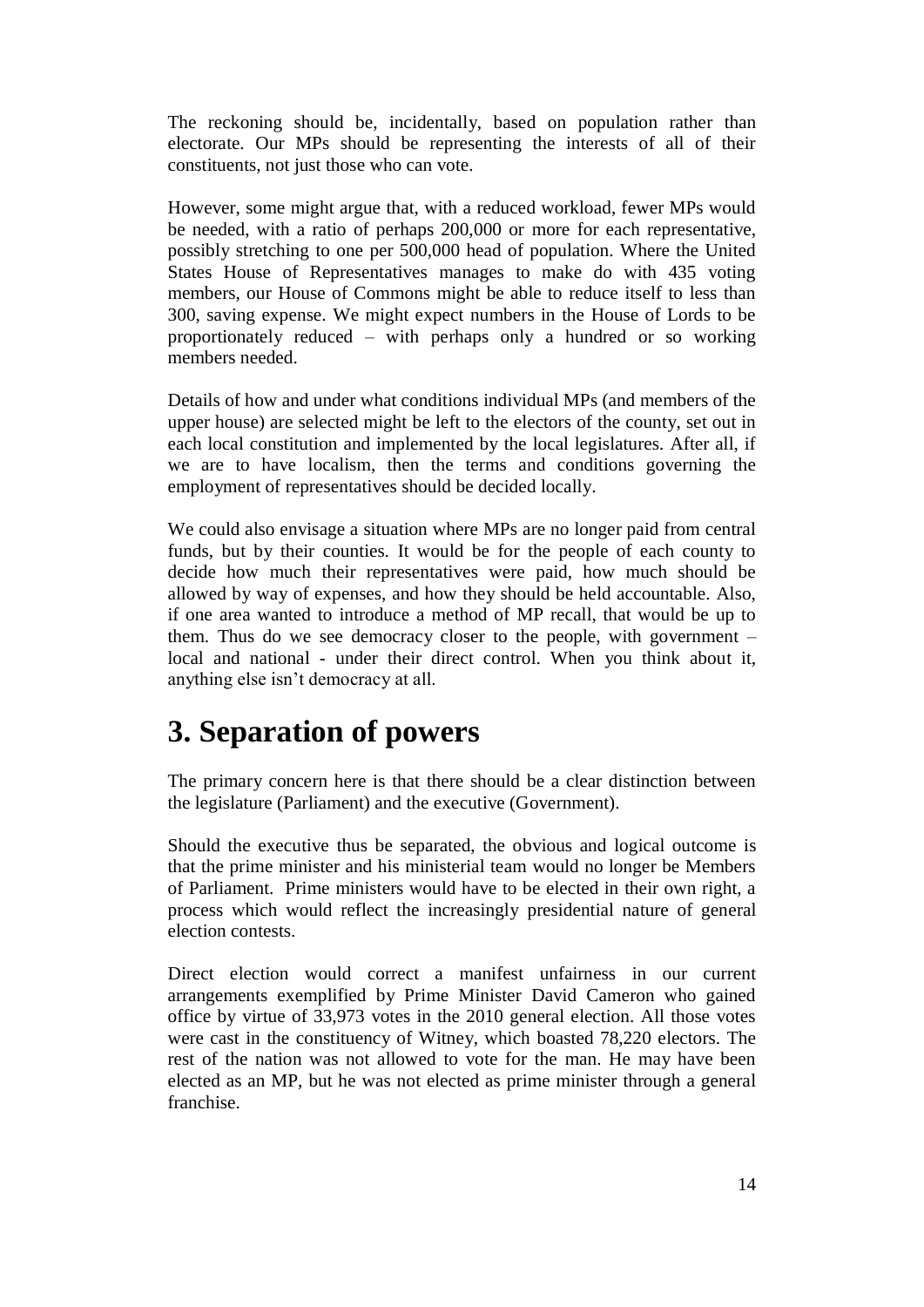By contrast, it is ironic then to see the noted commentator, Conservative MEP Daniel Hannan elsewhere complain about "the disturbing contempt for democracy at the heart of the EU", because of its unelected commissioners and the commission president, when less than 0.2 percent of the 46 millionstrong electorate in this country are allowed to vote for their prime minister.

Furthermore, when Mr Cameron holds office on the back of 10,703,654 Conservative votes, from an electorate of 45,844,691, his franchise represents only 36 percent of the votes cast and less than a quarter (23 percent) of the overall electorate, Mr Hannan is in no position to complain about lack of democracy in the EU – if our own elections are taken as the measure.

As to why the general issue of "separation of powers" is so important to us, a useful port of call is the Wikipedia entry. It tells us that this need first emerged in ancient Greece. The state was divided into branches, each with separate and independent powers and areas of responsibility so that no branch had more power than the other branches. The normal division of branches is the executive, legislature, and judiciary.<sup>11</sup>

Here, the defect in the British system is immediately evident, stemming from our transition from rule by an absolute monarch, to a system of constitutional monarchy. The executive that emerged to challenge the power of the king now comprises the prime minister and cabinet. But, in holding the power previously held by the king, it has effectively become the king. Thus, as long as Parliament is the body from which the executive is drawn, and as long as members of the executive are also Members of Parliament, there will be imperfect separation between the two bodies.

In practical terms, members of the ministerial team (including the prime minister) - the core of the executive - are appointed either from MPs in the House of Commons, from the Lords, or - not uncommonly - are appointed to the Lords for the purpose of making them ministers.

The use of the Commons as the recruitment pool for most of the ministers (and the prime minister) has a highly corrosive effect on the institution. Although the main functions of parliament should be scrutiny of the executive, and as a check on its power, all MPs who have ministerial or secretarial positions hold dual roles as members of the executive and the legislature. Inevitably, there is a conflict of interest.

Typically, there are around 140 ministers, whips and other office-holders in the Commons.<sup>12</sup> Collectively, they are known as the "payroll vote", people who may be assumed to vote with the government, and to defend it policies and actions.<sup>13</sup> But the problem is far worse than this basic arithmetic would suggest. Add the Parliamentary Private Secretaries (PPS) and the "greasy pole climbers" who have hopes of preferment but have not yet been promoted, and

<sup>&</sup>lt;sup>11</sup> http://en.wikipedia.org/wiki/Separation\_of\_powers

<sup>&</sup>lt;sup>12</sup> http://www.number10.gov.uk/the-coalition/the-government/

<sup>&</sup>lt;sup>13</sup> http://www.parliament.uk/documents/commons/lib/research/briefings/snpc-03378.pdf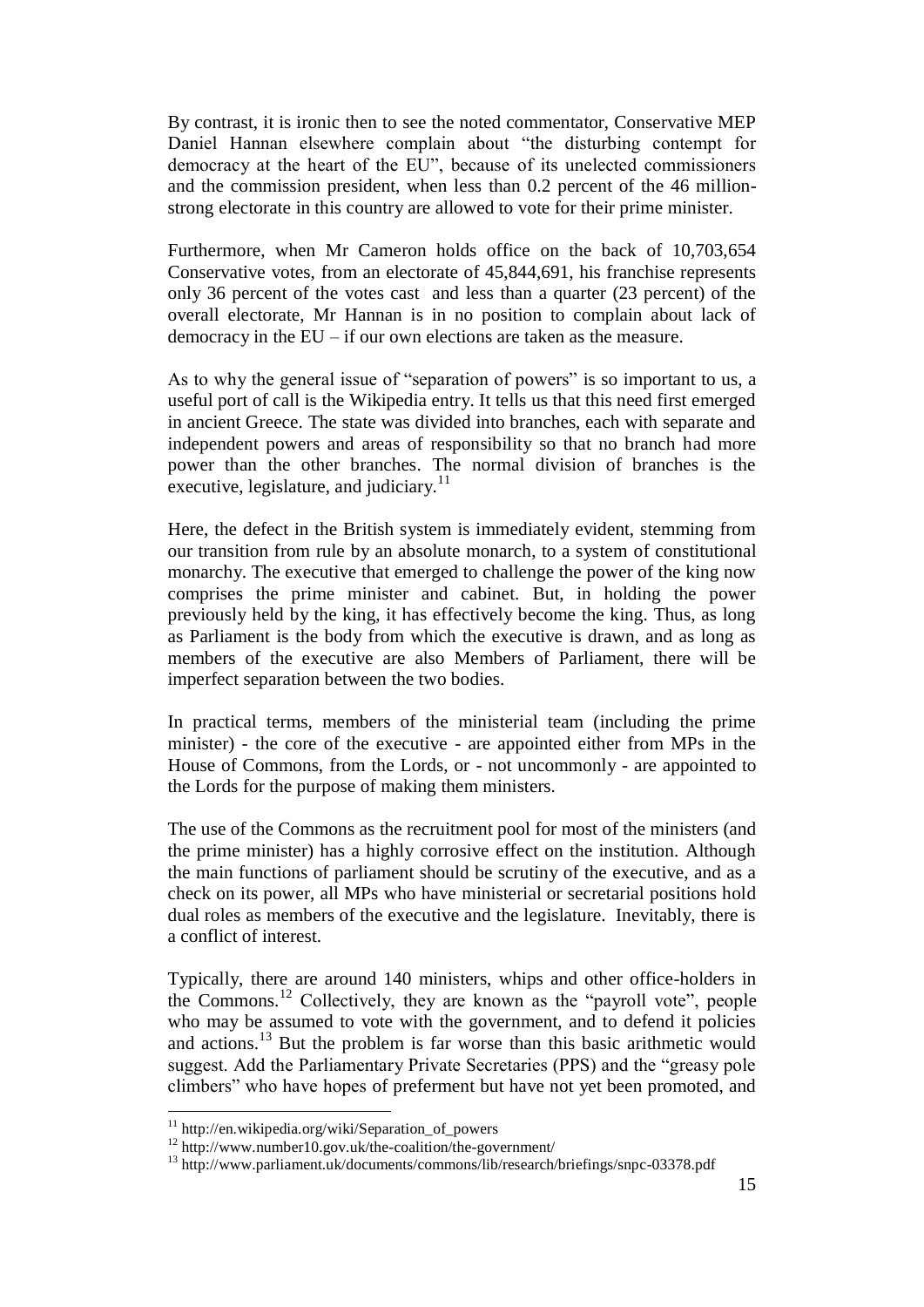the number climbs to 200 or so on the government benches. When it comes to holding the government to account, all these people are compromised.

Even then, this is by no means the full extent of the distortion. The fact that the Commons is the main pool for recruiting ministers - and the only prime ministerial pool – also changes the dynamics of the institution. A goodly number of people who enter parliament have no intention of remaining MPs for their entire careers. They want to join the government. For them, parliament is not an end in itself, but a means to a different end, the first step on a career path which ends up in ministerial office. This should not be the case.

During our Harrogate conference, we thus conceded the obvious: ministers and other office holders cannot be members of parliament. If members become ministers, they must resign as MPs. As a consequence, prime ministers must appoint their own ministers – from whatever source they choose – subject to parliamentary confirmation and dismissal. This has the added advantage of widening the recruitment pool.

Mention here must be made of the Monarch, who remains head of state, with roles and duties unchanged. Furthermore, the office of prime minister keeps the title. The fact that prime ministers are elected does not, *per se*, turn them into presidents.

There are then other details we need to establish. One is the period of office and the number of times an individual can stand. Arguably, the US system of four years per term and a maximum of two terms is a good model. But the detail is not important at this stage, even if it could become so later. Sufficient at the moment is the principle – that we should have elected prime ministers. They and their ministers must be separate from Parliament and held to account by it.

#### <span id="page-15-0"></span>**4. The people's consent**

The power to make law, and especially to reject it, is a measure of sovereignty. If the people have the power to demand that specific laws be made, or if they can refuse to accept proposals for new laws, this is known as direct democracy – the only true form of democracy. The most obvious and common mechanism for expressing such true democracy is the referendum.

At Harrogate, three applications of referendums were explored. The first was in relation to the framing of new laws, where electorates propose and then vote for specific laws, the outcomes binding on the legislatures. Switzerland and California are notable examples and the Californian system looks particularly attractive. In its so-called "ballot proposition", a public petition under the "initiative system" can end up with a referendum on a new law.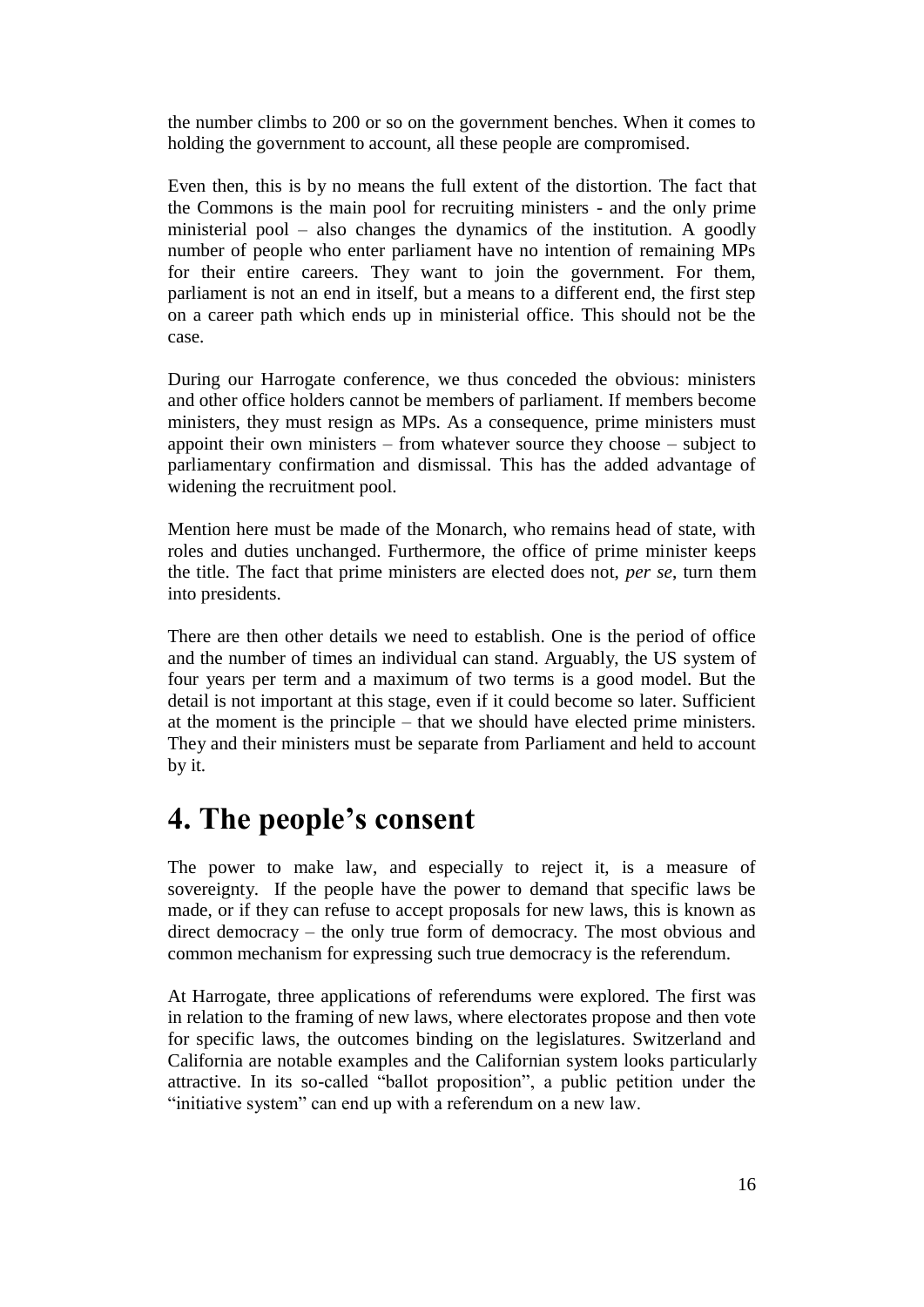However, compelling legislatures to frame laws in response to popular demand is problematical. It can create inconsistencies and anomalies within the legal code, and contravene treaties. To an extent, these problems can be avoided by requiring proposals to be compatible with the constitution. A greater handicap, though, is that the process is prone to abuse by well-funded or dedicated single-issue groups, and by the popular press or television. This exposes law-making to rule of the mob. Giving the public direct access to the law-making process can end up in petty tyranny. As, with official bodies, therefore, we need checks and balances to avoid the system becoming oppressive.

The point here is that there is rarely a problem in getting laws made under the current system. Largely, the public is able to raise a hue and cry sufficient to force the legislature into action when there is a perceived need for a new law, but the outcome is often bad or ill-conceived law. Contemporary examples include gun laws brought in after Dunblane and dangerous dog legislation initiated after children had been mauled.

To enable the public voice to be heard, we see no reason why a "take note" referendum should not play a part in raising issues, calling for legislatures to consider new laws. A formal requirement for referendums could even be included in a written constitution. Nevertheless, we believe that such referendums should not be binding.

The second application for referendums we considered was one which addressed a crucial deficiency in our system: the absence of restraint on legislative incontinence. Official systems make too many laws so, rather than making it easier to produce new laws, we need to make it harder. We also need a mechanism to get rid of laws that we do not want.

Support for these ideas comes from Peter Kellner, president of the *YouGov* polling company. He refers to the great jurist A V Dicey who in 1890 advocated them as a "people's veto" to block unpopular legislation.<sup>14</sup> Kellner would revive Dicey's idea, making it possible for the electorate - local or national depending on the issue - to say to their elected politicians: "this time you have gone too far. What you propose is utterly unacceptable". It would apply to new laws or regulations, after they had been approved but before they had been enacted.

Despite his enthusiasm for them, Kellner felt that political life "would surely seize up if referendums became as common as citizen initiatives in California". They could act as a deterrent against the abuse of power by, say, a government with a large majority but, on balance, they would be rare events.<sup>15</sup>

 $\overline{a}$ <sup>14</sup> "The Second Superpower" Reuters Institute/BBC David Butler lecture, March 2012. http://reutersinstitute.politics.ox.ac.uk/fileadmin/documents/discussion/Second\_superpower\_ Web version.pdf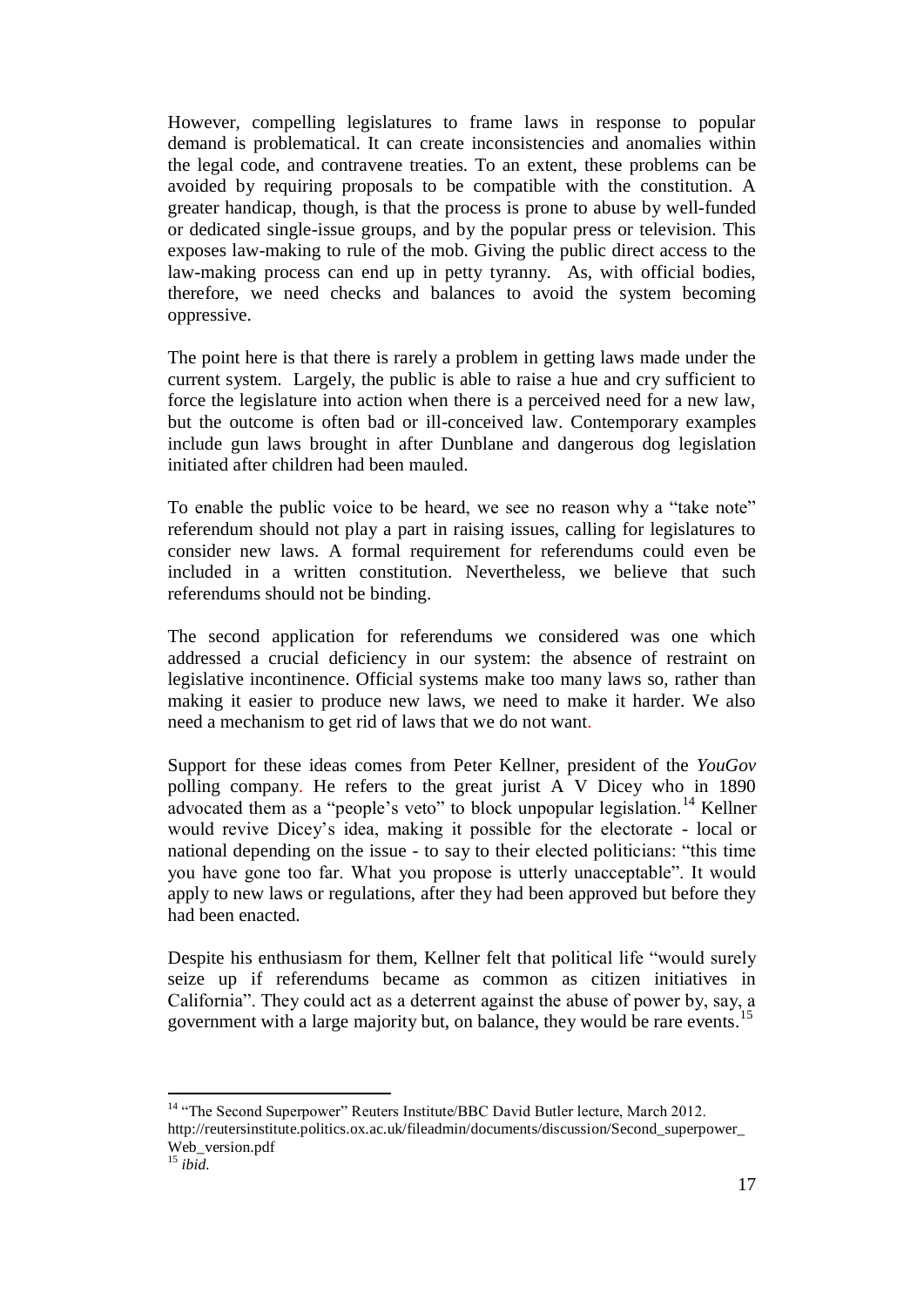One way of ensuring this was to require the signatures of at least one tenth of the relevant electorate before a referendum could be held, within one month of Royal Assent in the case of national laws. Then, an Act might only be overturned if the majority of all *electors*, and not just of those who turned out, vote down a measure. That would identify those occasions when Parliament had truly defied the considered wish of the people. Referendums would then occupy their rightful place as a barrier to tyranny when politics fails, but not an obstacle to reasoned reform.

Kellner's idea of a "people's veto" – welcome though it is - does not address the "upstream issue" of who holds the power. At the moment, once Bills have gone through all their stages in Parliament, the Monarch gives Royal Assent and they take effect. In this context, the Monarch is nominally sovereign (even if there is no occasion when a reigning Monarch would refuse assent). The people have no say in the matter.

This lack of involvement brings in the second application for referendums. If the people are sovereign, they must be directly involved in law-making. Every law must have the consent of the people and no law should come into force without that consent. Furthermore, this should not be a rare event. It should apply to every law.

Nevertheless, it makes sense to limit the frequency of referendums: we could hardly have one for every new law. Instead, we could borrow from Statutory Instrument (SI) approval procedures. These are approved by Parliament through what are known as "positive" or "affirmative" and "negative" resolutions.<sup>16</sup> The bulk of such legislation is subject to "negative" resolution. It is "laid" before Parliament for forty sitting days and if at the end of the period, there is no motion to annul (known as a prayer), the law is automatically deemed approved.

Using this procedure as the basis of expressing popular consent, there would be an opportunity for the public to lodge objections to any Act of Parliament, before Royal Assent. Once an SI had been "laid", there would be a period during which objections could be lodged by the public. If a threshold level of signatures was reached within a requisite time, there would be a referendum. Otherwise, the law would automatically be deemed approved.

A "positive" resolution would be required for constitutional measures, or any law which had the effect of changing the constitution. On these rare occasions, new law would trigger a referendum and a "no" vote would stop it taking effect.

That leaves existing legislation, whether Acts of Parliament or SIs. One idea suggested at Harrogate was that we should adopt the "sunset clause" concept, where laws expire after a defined period unless renewed. But we felt that, if a law is needed (and why else, should it be passed?) it should remain on the

<sup>16</sup> http://www.parliament.uk/documents/commons-information-office/l07.pdf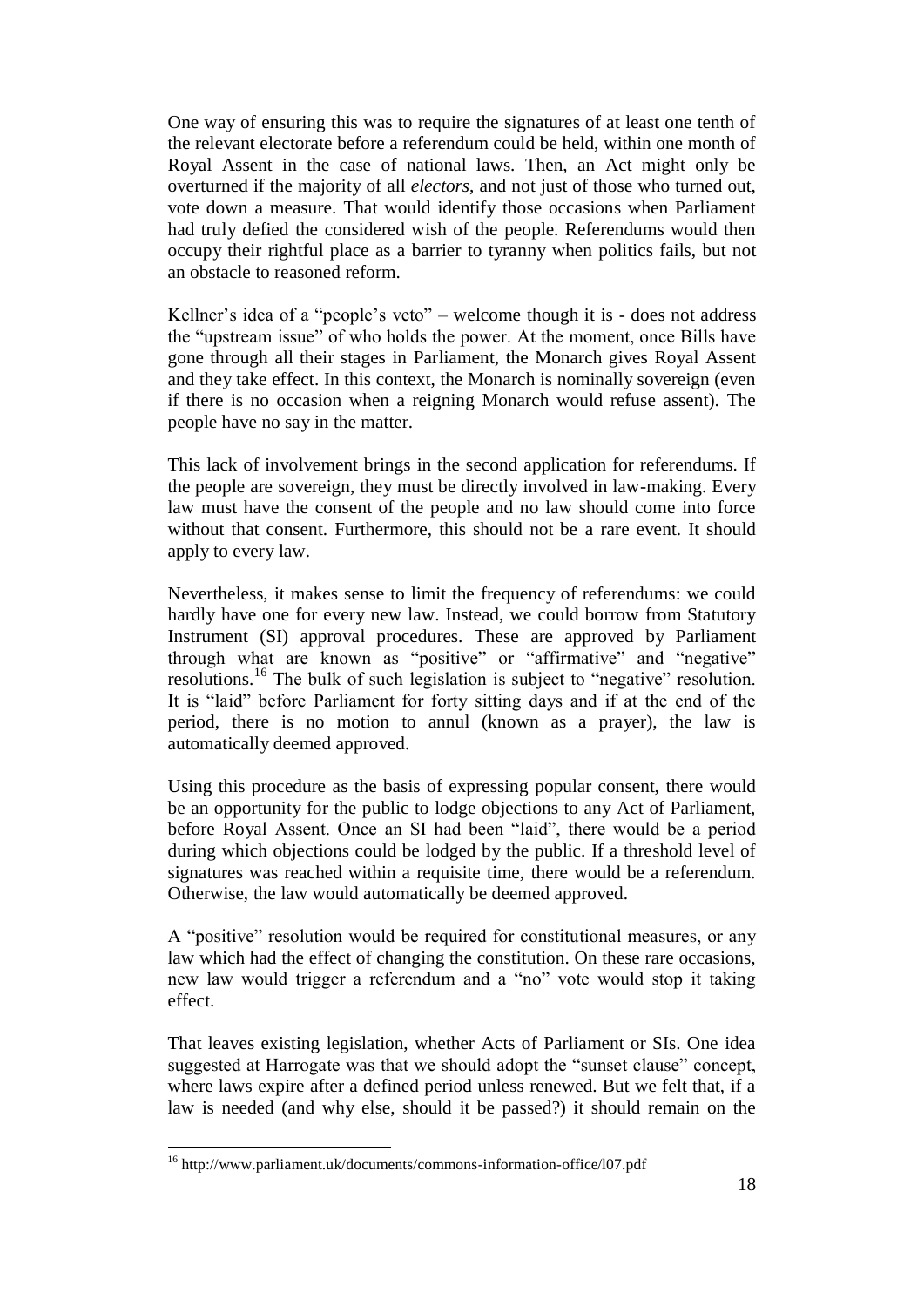statute book. Allocating an arbitrary expiry date, requiring active legislative input to keep a law going, merely adds unnecessary complications and increases workload.

Rather, there should be a specific process. A formal complaint could be raised against and law and, within a prescribed time, should that attract a set number of signatures, a referendum would be held. A majority vote against the law would secure its removal from the statute book.

What applies to national level should, of course, apply locally. Laws made by local sovereign legislatures should have their laws subject to either positive or negative referendum procedures, and there should be provision for removing existing laws. In all cases, referendums would be triggered by smaller numbers of signatures, possibly based on a proportion of the electorate. A figure of ten percent has been discussed.

Then, what applies to laws should also apply to the ratification of treaties. As experience with EU treaties demonstrates, international treaties can be back doors into the statute book, by-passing democratic systems. They become an indirect way of making rules which bind us.

Some treaties, nevertheless, are minor affairs, with little but administrative consequences. Others, such as the Lisbon Treaty, have major constitutional effects. Thus, any proposed EU treaty or treaty change which would transfer powers from the UK to the EU is now subject to a mandatory referendum via the European Union Act 2011.

All other treaties subject to ratification are laid before Parliament for 21 sitting days in accordance with the Ponsonby Rule, introduced in  $1924$ <sup>17</sup> During that period, a formal demand may be made for a debate and, in certain circumstances, a vote might be held. Absence of a motion to refuse ratification is taken as approval, making this very similar to the "negative" resolution procedure used for SIs.

The most logical way to secure direct democratic approval for such treaties is to adopt the same procedures used for approving new laws. Firstly, there has to be a requirement that no treaty (of any nature) can take effect until it has received popular approval. Then, those such as EU agreements which alter or add to the constitution would require positive assent, by way of a referendum, as mandated by the European Union Act.

For the rest, negative resolutions might apply. Time would be allowed to lodge a sufficient number of objections and if the requisite number was reached, a referendum would be held. If the threshold for objection is set relatively high, there should be few spurious or unnecessary calls to reject minor treaties.

<sup>&</sup>lt;sup>17</sup> http://www.fco.gov.uk/resources/en/pdf/pdf4/fco\_pdf\_ponsonbyrule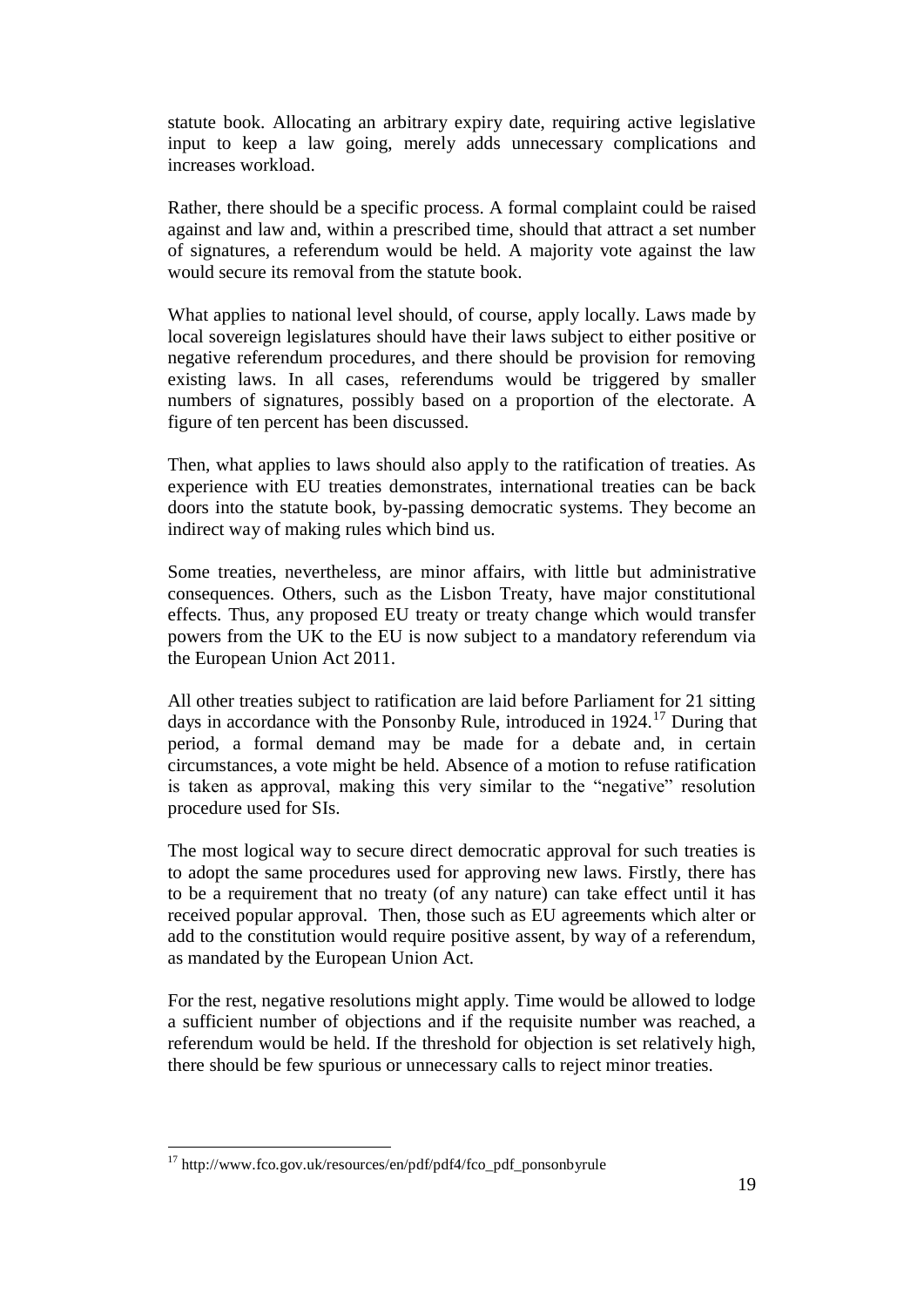For existing treaties, there should be provision for popular abrogation, although there are complications. Under international law, once a treaty is agreed and ratified, it remains in force unless there is specific provision for expiry. There is no way for the public intervene.

Such a system has to change. An ancient privilege, the Crown prerogative, cannot be used to bind and obligate a free people. That it can be so used is evidence that we are not a free people. Agreements with the United Kingdom should only be valid if her peoples are party to them. Nor is it sufficient that Parliament alone should have the power to decide. Obligations and expense must be borne by the people as a whole. It is, therefore, the people who should have the last word.

Finally, this brings us to the third and last element which would require public approval, permitting challenge and the possibility of rejection. This category would include certain types of decision made by government or official bodies, - by elected and appointed officials, including ministers and judges.

Clearly, there could not be a referendum for every one (or even a tiny number) of the hundreds of thousands of decisions made each day. The type of decision amenable to challenge would have to be restricted. Mainly, the "negative" resolution procedure would have to apply, where decisions are deemed to have been approved unless challenged.

With certain types of formal decisions, such as planning approvals – and even, maybe sentences handed down by judges for certain types of criminal case one could see referendums triggered by a set number of objections, with a majority vote enabling a decision to be rejected. In effect, this would be a form of popular judicial review.

#### <span id="page-19-0"></span>**5. No taxation or spending without consent**

Our next milestone is the idea of Referism, the main element of which is annual referendums on government budgets, national and local. Whereas the American Revolution rejected taxation without representation, we go further and reject taxation (and spending) without consent.

This is Referism. It relies on a political philosophy which is entirely compatible with The Harrogate Agenda, holding that, in the relationship between the British people and their governments, the people should be in control. The state is the servant not the master. Control is achieved primarily by holding the purse strings, where annual budgets must be submitted to the people for approval, via referendums. The catch phrase is: "it's our money and we decide". Governments are thereby forced to refer to the people for their funding, hence our choice of the term "Referism".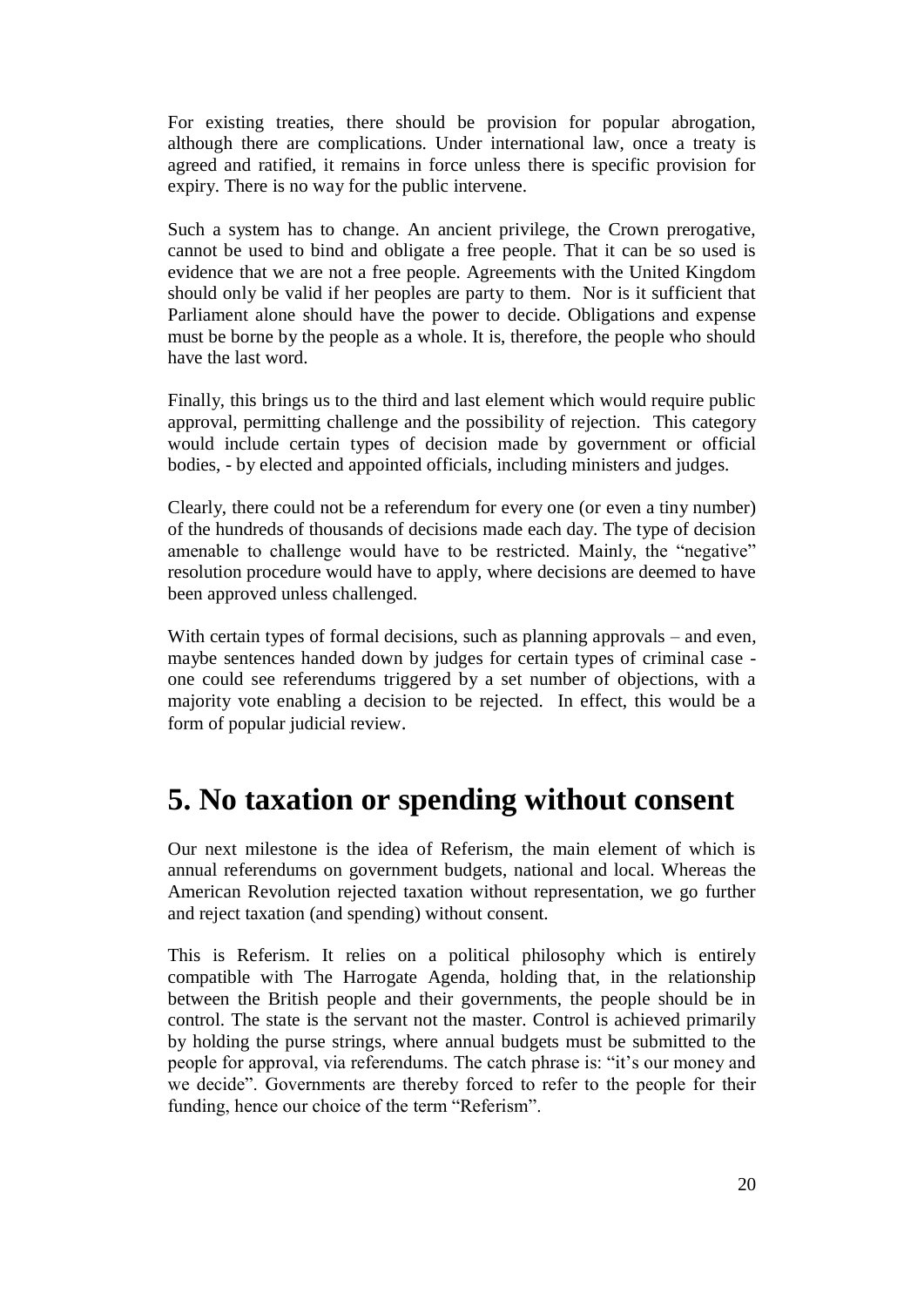At the heart of any government's power is money. That is how parliament emerged as a force in the land, going as far back as 1215 when the tenants-inchief secured the first draft of the *Magna Carta* from King John. The concession that more than anything else reduced the power of the monarchy was the principle that kings were no longer entitled to levy or collect any taxes (except the feudal taxes to which they were hitherto accustomed), save with the consent of his royal council. He who controls the money controls the Monarch.

The principle of financial control survives to this day. In place of the Monarch, the executive must refer to parliament each year for approval of its budget. Without that, it runs out of money. Our problem – and the nub of all our problems – is that this process has become a ritual. No parliament has rejected a budget in living memory, and none is likely to do so.

Each year we see the government of the day going through the routine of asking parliament for money, and we have to watch the charade of approval being given – only then to see vast amounts being spent on things of which the majority of us do not approve. Overseas aid is a classic example, where public approval would doubtless be withheld.

There must, therefore, be real control over budgets. The politicians cannot be trusted on this – it is not their money. The power must go to the people who pay the bills - us. Every annual budget must be submitted to the people for approval, by means of a referendum. The politicians must put their arguments, and the people must agree, before any government can levy any tax or spend any money in the relevant period. We, the people, decide. We, the people, have the power to say no.

In discussions about this demand, however, concern is often expressed that people would simply vote themselves more money. Fortunately, limited experience of referendums on taxation suggests otherwise.

This stems from experiments to assess the effect of referendums on increases in Council Tax, all in the context, incidentally, where the Department for Communities and Local Government acknowledged such referendums would take power away from central government and giving it to local people.<sup>18</sup>

The first experiment was a referendum in 1999, in Milton Keynes, where the council offered three levels of increased Council Tax: five; 9.8 and 15 percent. Residents were able to vote by post or telephone for their chosen option. The 9.8 percent rise would have kept core spending at the same level, while the five percent increase would have meant cuts. A 15 percent increase would have provided extra revenue. Forty-six percent of those who voted opted for the 9.8 percent rise, 30 percent for the five percent increase and 24 percent for the 15 percent hike. The turnout was 45 percent.

<sup>18</sup> http://www.parliament.uk/documents/impact-assessments/IA11-010BA.pdf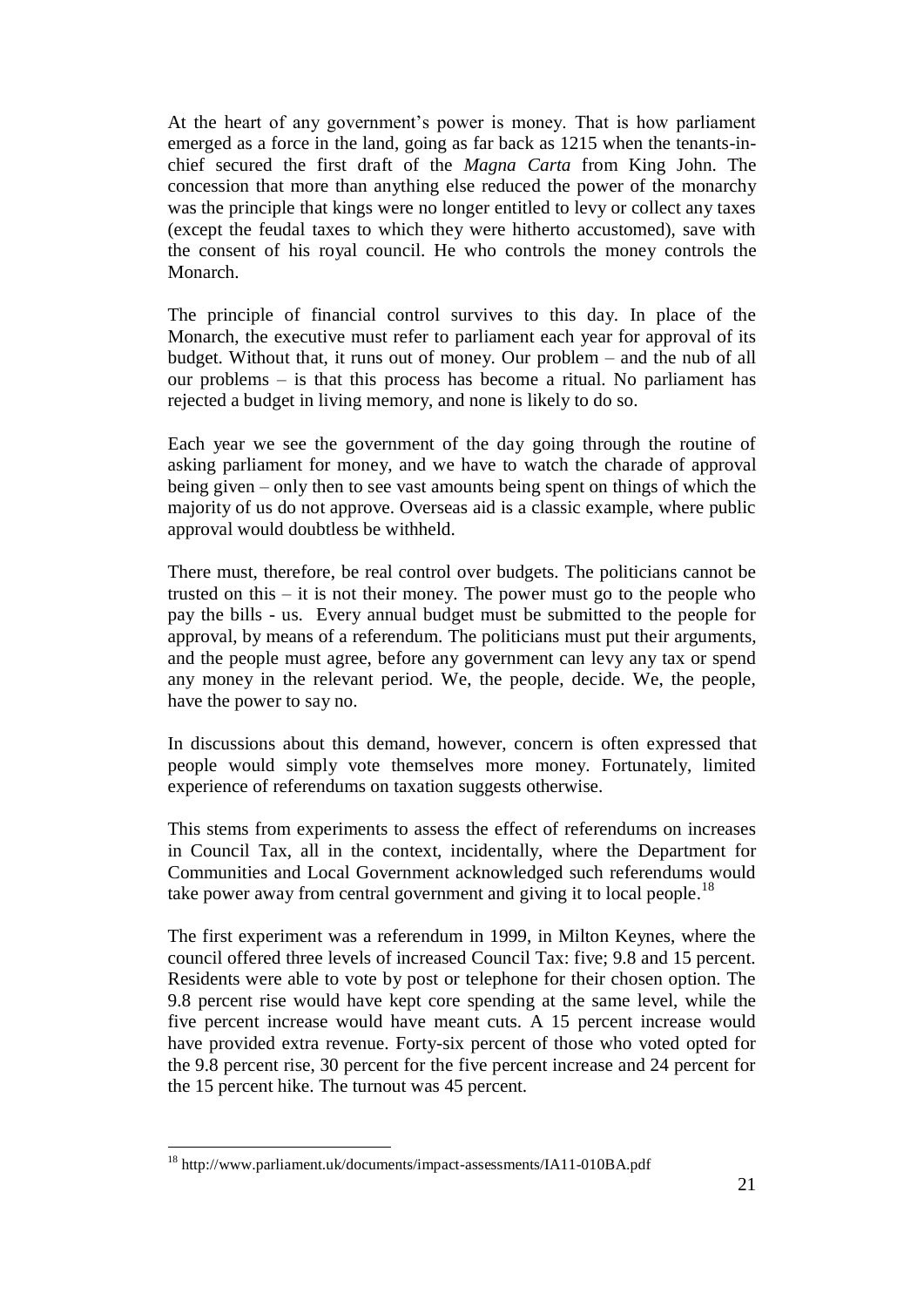At the time, council leader Kevin Wilson told the BBC: "The referendum gave the people an opportunity to be masters rather than servants". The referendum, he said, had succeeded in its aim of reconnecting people with local government and giving public backing for council tax rises.

In February 2001, Labour-controlled Bristol City Council then announced that the public would get a chance to vote on their Council Tax levels, "under plans drawn up to tackle voter apathy". The scheme had the backing of government ministers and, if the public had responded "positively", the plan was to repeat referendums across the country.

Voters were asked whether they preferred to increase Council Tax by two, four or six percent, or to freeze it at then current levels. Of more than 115,000 people taking part in this referendum - the turnout significantly higher than at local elections - 61,664 voted for no rise, 11,962 for a two percent rise, 20,829 for a four and 19,841 for a six percent rise. Thus, the total of those voting for raised taxation, at 51,732, was outnumbered by those who wanted to freeze the budget. $19$ 

Clearly, the response was not "positive" enough. At the time, *The Independent* newspaper was to lament that, "in a victory for the maxim that people vote with their wallets, the results showed few people in favour of extra spending". "Voters of Bristol pick school cuts over taxes", it reported.

Nor was Bristol on its own. The London Borough of Croydon on 14 February 2001 asked its 235,000 registered electors to decide whether Council Tax should be increased by two percent (in real terms, an effective freeze), 3.5 percent, or five percent. Council tenants were also asked whether their rents should be increased, in return for additional services.<sup>20</sup>

Then, 56 percent of the voters opted for the lowest possible rise. A total of 80,383 voted - a 34.2 percent turnout. Thirty-two percent voted for the 3.5 percent increase and a mere five percent went for the five percent hike. Of the 4,190 council tenants responding to the rents referendum, representing a 24.1 percent turnout, just over 58 percent voted for a rent freeze, keeping average rents at £65 a week. On offer to the tenants had been a community patrol service, community grants, money advice and debt counselling services – all of which had been rejected.

Croydon was to repeat the experiment the following year, with 74 percent of the taxpayers who voted opting for the lowest rise on offer, at 3.65 percent, on a 35 percent turnout.

These experiments suggested that people were most likely to reject extra spending, even when more services were offered. They also demonstrated that that there was some enthusiasm for voting on budgets – despite limited local

l

<sup>&</sup>lt;sup>19</sup> http://www.guardian.co.uk/society/2001/feb/14/localgovernment2

 $^{20}$  http://news.bbc.co.uk/1/hi/uk\_politics/1831959.stm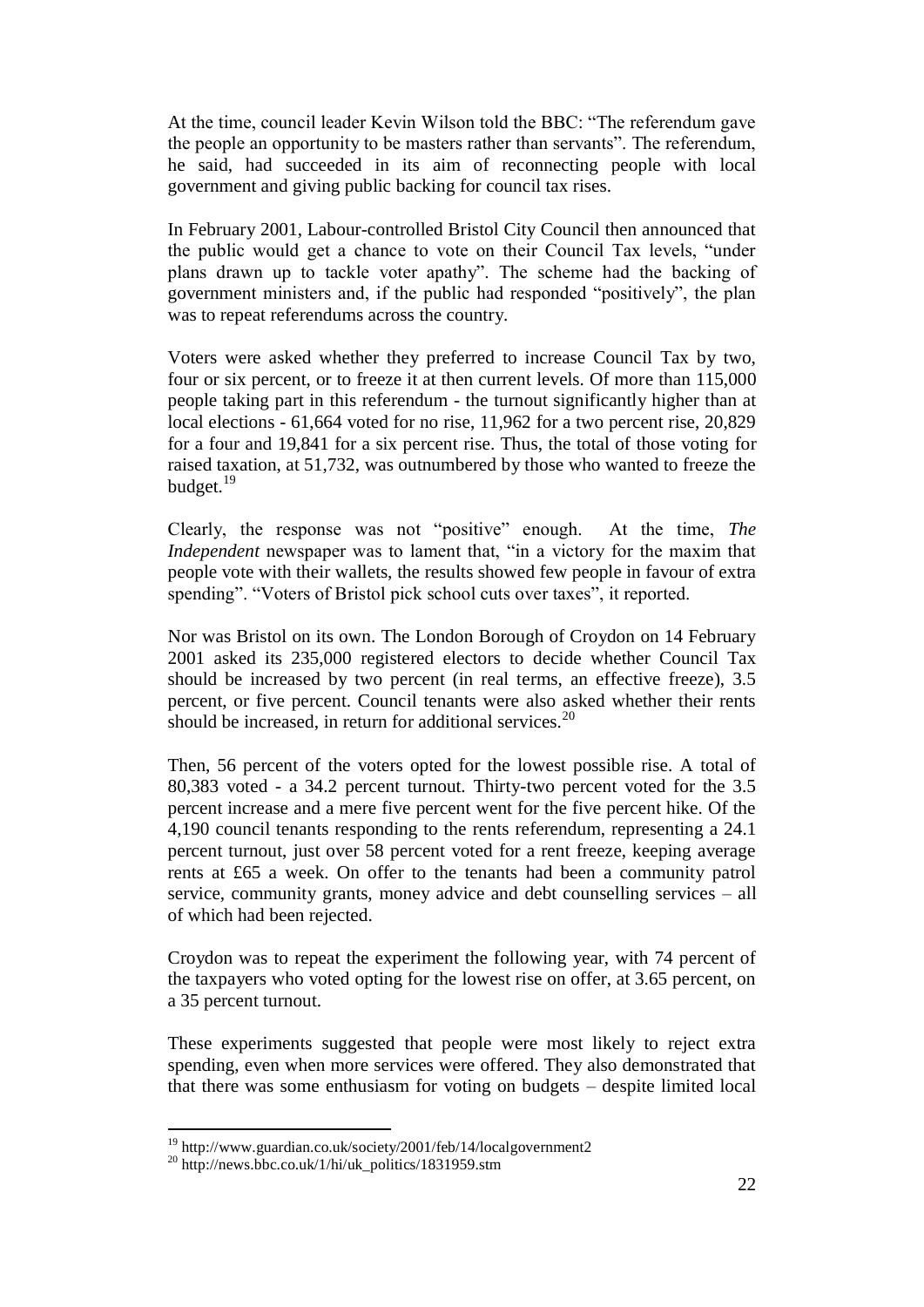and national media exposure. In Croydon, voters were not deterred by votes in successive years. Turnout increased marginally in the second year. And crucially, fears that electorates would necessarily vote for more spending did not materialise.

Also demonstrated was the ability of electorates to handle multi-choice votes, a capability that gives much more flexibility than having to stick to a straight "yes-no" plebiscite.

Following the Labour defeat in the 2010 election, the idea of Council Tax referendums was taken up by the Conservatives. Communities Secretary Eric Pickles. He declared that by 2012, he wanted people to be able to reject Council Tax levels "if they exceed a ceiling agreed annually by MPs", by voting on them in referendums. $^{21}$ 

This was based on a promise made in 2007, whence Mr Pickles called the plan a "radical extension of direct democracy". In actuality, though, it was a considerably watered-down version of the earlier referendums – which themselves did not allow for outright vetoes. Nor was there any suggestion that they should apply to central government spending. Pickles averred that he was "in favour of local people making local decisions", and also said he wanted to reverse the presumption that central government knew best when it came to deciding local priorities. "Let the people decide", he went on to say – but only on local issues. $^{22}$ 

Eventually, in the Localism Act, the referendum principle was adopted, requiring local authorities to put any increase of two or more percent in core Council Tax to the people. Unfortunately, precepts – such as charges for Police and Fire Services – and other levies were not limited, permitting overall rises above the two percent level.

Illustrative of the commitment of most local authorities to democracy, for the financial year 2013-4, none increased their taxes in a way that would have triggered a referendum. Some cut public services. A number increased core taxes only by 1.99 percent, keeping them under the referendum threshold, while also increasing precepts and levies.

In an attempt to block the precepts loophole, Communities Secretary Eric Pickles tightened the "referendum lock" in a clause in the Local Audit and Accountability Bill. This attracted considerable opposition from the Local Government Association (LGA), which claimed it to be, "a significant threat to both local government's financial stability and infrastructure investment". It would leave authorities unable to invest in major infrastructure schemes such as transport systems, putting jobs and investment at risk.<sup>23</sup>

l

<sup>&</sup>lt;sup>21</sup> http://www.bbc.co.uk/news/uk-politics-10806200<br><sup>22</sup> http://www.bbc.co.uk/news/uk-politics-10806200

<sup>22</sup> http://www.dailymail.co.uk/news/article-493296/Voters-block-council-tax-increases-Cameron-promises-big-devolution-power.html

<sup>&</sup>lt;sup>23</sup> LGA briefing note: http://www.local.gov.uk/c/document\_library/get\_file?uuid=4eca2017af52-420f-8036-2a896c1a8c8d&groupId=10171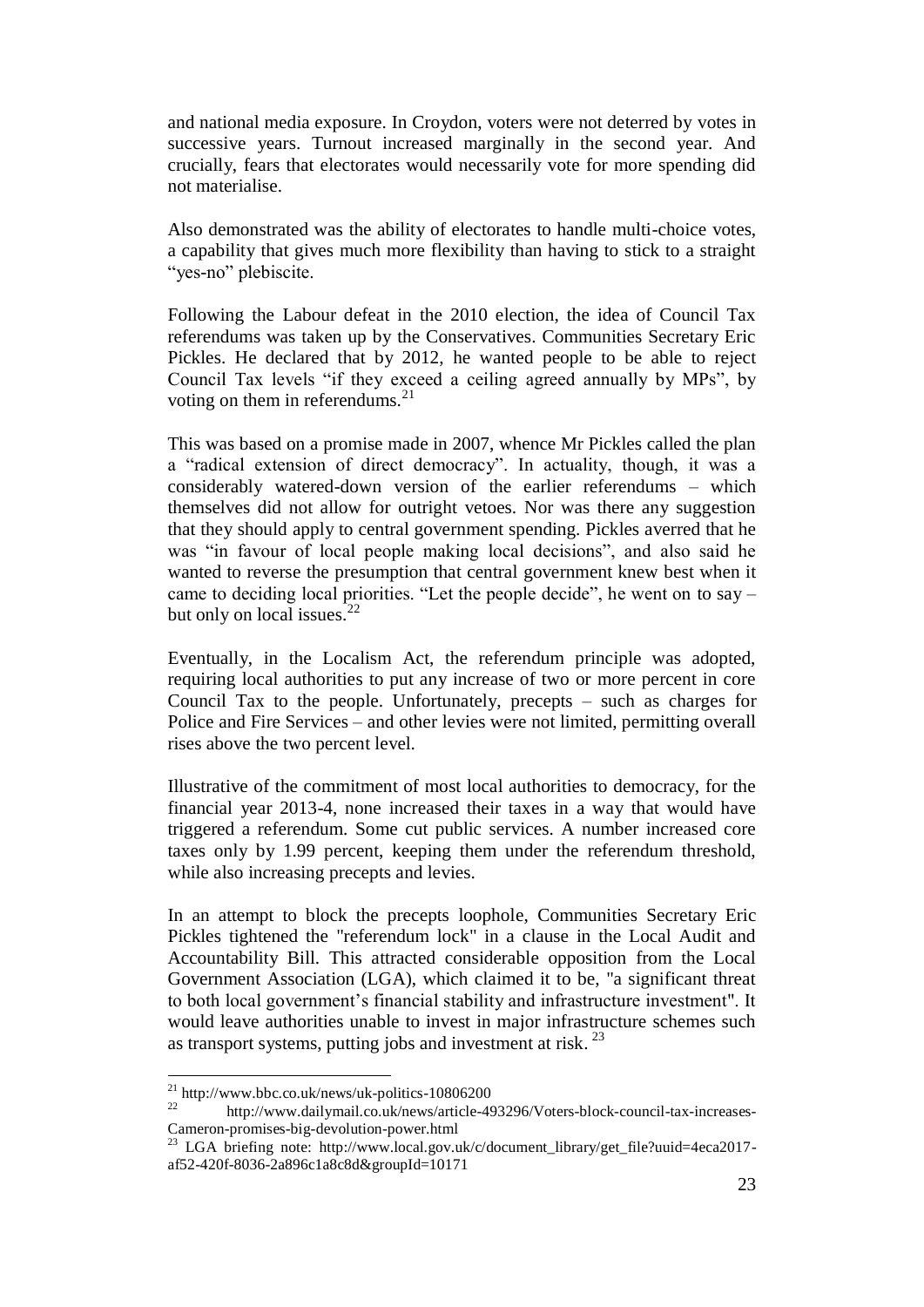A Department of Communities spokesman responded, saying: "There is no reason that the Bill will affect infrastructure projects. If local authorities want to raise Council Tax because of levying bodies then they should be prepared to argue their case to local people in a referendum".<sup>24</sup> But the attitude of the LGA illustrated quite how far we have to go, and the degree of opposition to democratic controls over taxation.

While the principle of these referendums was a welcome development, therefore, its advent has not seen any great increase in accountability. In any case, Referism goes much further than a simple veto on increases in Council Tax and  $-$  even at local authority level  $-$  it needs to. As we have seen, when local authorities have been prevented from increasing Council Tax, they have simply developed alternative ways of increasing their revenues.<sup>25</sup>

Crucially, though, Referism also applies nationally as well as locally, giving voters the power to reduce central government taxation. It also enables voters to control spending. A weak block on a pre-set level of increase is merely a sop, and does nothing to redress the power deficit.

As for costs of local referendums, in the 1999 experiment Bristol spent £120,000 on each poll, while Milton Keynes estimated £150,000. Tower Hamlets Council has estimated that a standalone referendum might cost up to £250,000 but, if combined with council elections, it would cost around £70,000 extra. Translated nationally, the total cost of local budget referendums would be between £30-60 million.

The late Sandy Rham, an IT expert and founder of the *EU Referendum* blog forum, suggested that the software on current lottery terminals could be adapted to allow their use for voting. A system that handles £6.5 billion in annual ticket sales could very easily handle around 40 million votes in a referendum. Add an online facility and you have a quick, cheap system of conducting referendums. Such a system is not only desirable but also necessary to minimise costs and disruption. Furthermore, they lie within the realms of possibility. E-voting has been successfully trialled in Norway.

To bring down costs even more, Swiss and Californian practises could be adopted, where  $-$  if need be - voting on two or more issues is combined, perhaps to fall in the same period as the annual budget referendum. With that, there is no reason why referendums should be time-consuming, disruptive or expensive.

<sup>24</sup> http://www.lgcplus.com/briefings/corporate-core/finance/dclg-urged-to-publish-evidenceon-impact-of-referendum-trigger/5061613.article?blocktitle=Latest-Local-Government-News&contentID=2249

<sup>25</sup> Christopher Booker, *Daily Mail*, 9 February 2013.

http://www.dailymail.co.uk/news/article-2275882/They-squeal-cuts-truth-town-hallsspending--fleecing-you.html?ito=feeds-newsxml#axzz2JstZuFdy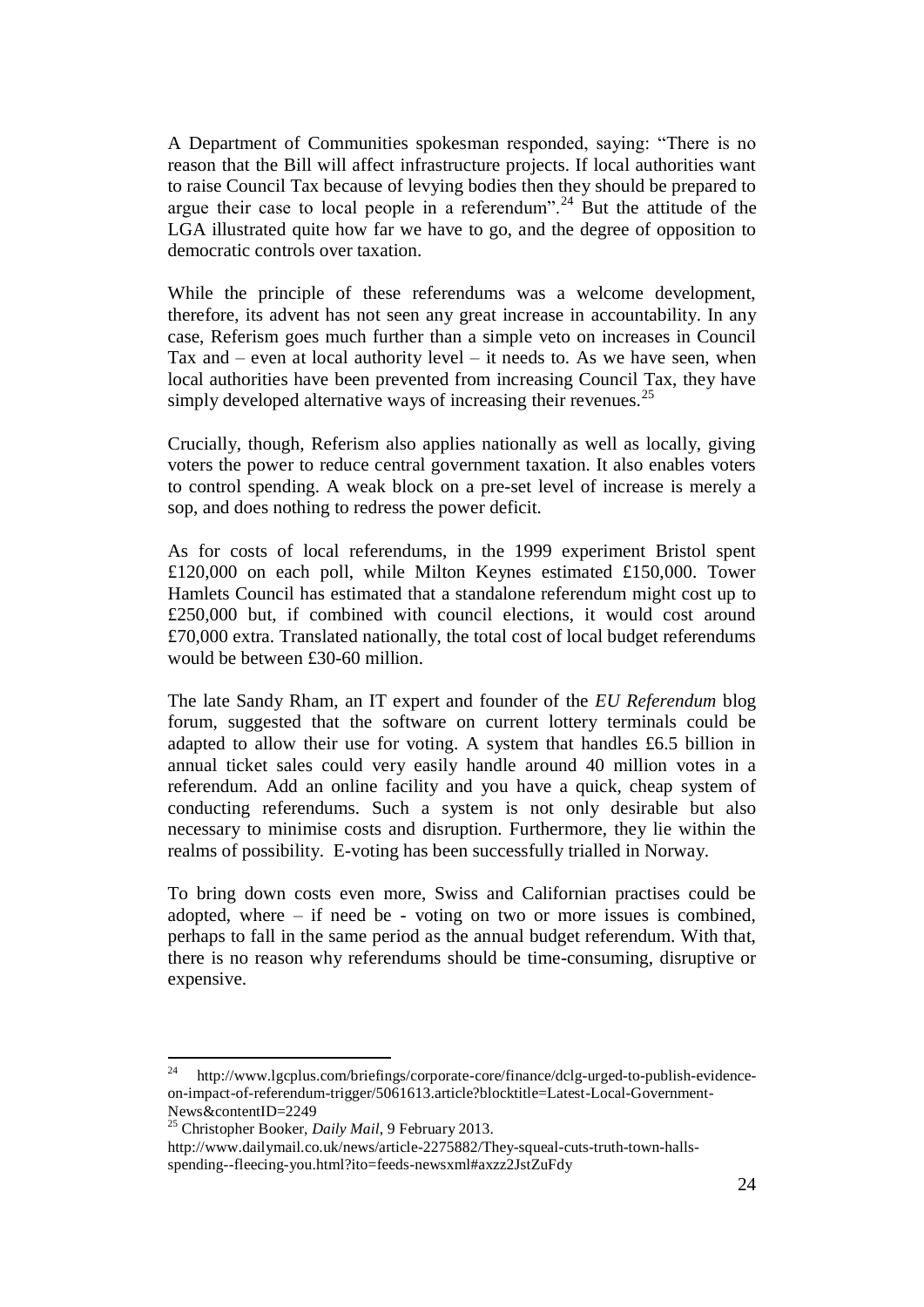What then concerns doubters is that, should the people fully exert their power, government might be deprived of funds altogether. But there is nothing to stop safeguards being adopted to avoid this – in the short-term, at least. There should be no problem in having a fixed date for a referendum, with the vote held well before the financial year for which each budget applied. If a budget was then rejected, there should be enough time for governments to resubmit, and again seek approval.

If a budget was again rejected, and it was too late to resubmit before the start of a financial year, there could, for example, be a system where permitted income stood at a proportion of the previous year's figure, with adjustments made once a budget was approved.

In the USA, however, if Congress does not eventually approve the budget, the administration can no longer pay its bills. That tends to concentrate minds. In the case of Referism, the people could stop the money, giving them a continuous power. By contrast, a one-off referendum, offered by the government for its own tactical advantage, is to concede power to the centre. Power resides with the body which decides whether there will be a referendum, and determines the questions. When there are annual referendums, as of right, power resides with the people.

Without people power, the politicians decide how much they are going to spend, and demand that we pay them. Consultation is meaningless as we have no means directly of refusing their decisions. After the event, we are then graciously allowed to hold our elected representatives to account at elections. But can anyone really assert that the current election processes change anything, or indeed are capable of changing anything?

#### <span id="page-24-0"></span>**6. A constitutional convention**

The idea of a codified constitution was a popular one during our conference. Then and subsequently, reference was made to the Swiss constitution, which enshrines limited direct democracy. However, that document, which runs to 76 pages, does not necessarily provide a model for us. It is a composite document that comprises only in part a constitution. Mainly, it is a Bill of Rights.

A constitution should be directed primarily at governments and state agencies. Strictly speaking, it should be limited to defining the extent of their powers and the manner in which they shall be exercised. It can read alongside a Bill of Rights, and individual rights can be enshrined in a constitution, although separate documents might be preferable.

From the outset, though, it was clearly evident that the task of codifying every part of our constitution (or even starting from scratch) was not one which our group could or should manage. Even to attempt to do so would change the tenor of our demands.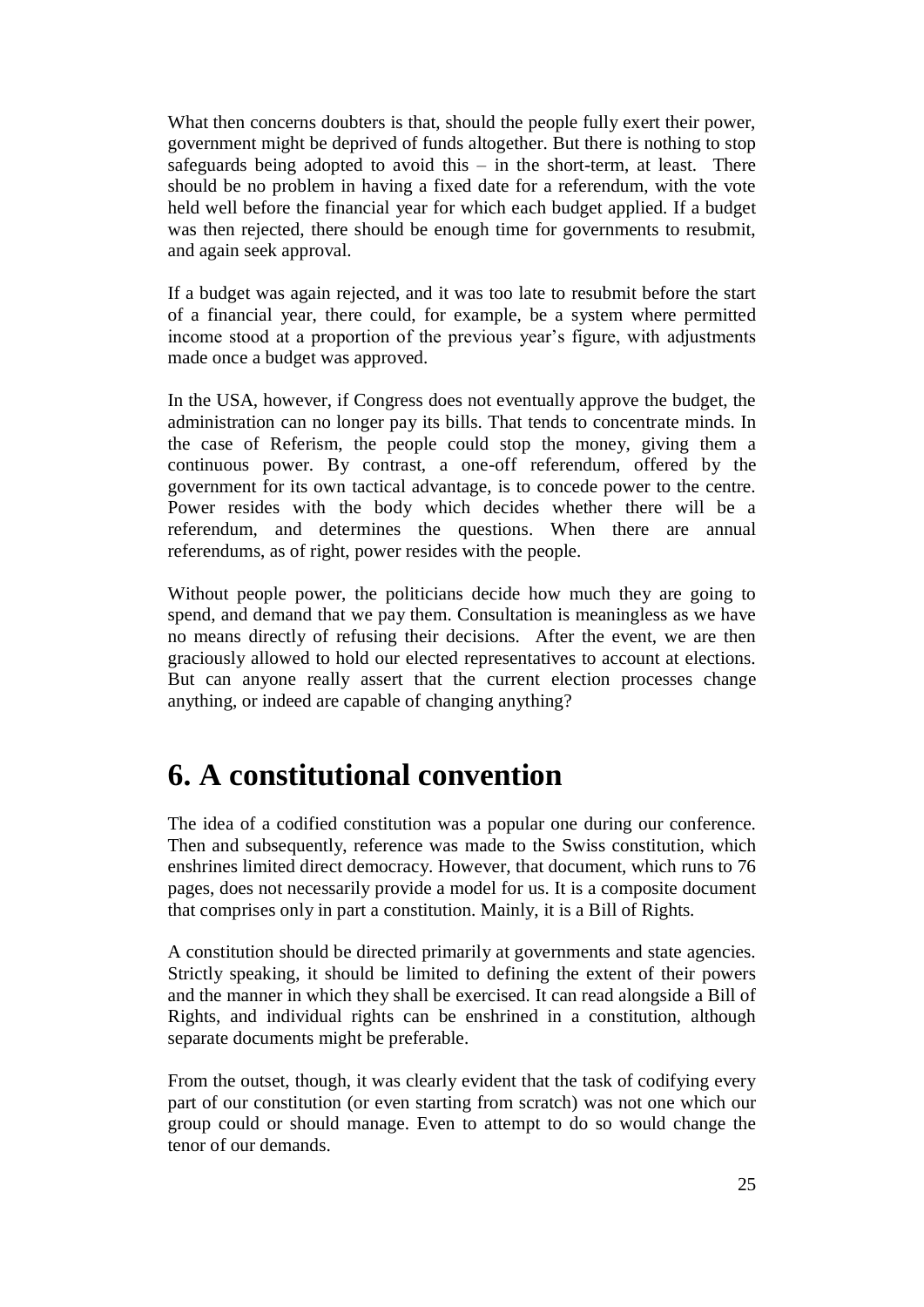Nevertheless, if we are to have our own constitution, it must be produced by "we the people". This is not something government can do for us. Those who frame a constitution – or who commission the task to be done - have to be the sovereign entity. And the very fact that the people lay down the rules under which governments must operate is *de facto* recognition of that sovereignty.

The constitution then necessarily begets certain safeguards, such as restrictions on the ability to amend it, ensuring that it retains its original purpose. It must have its protector, in the form of a constitutional court, which must have the power to strike down any law or action of government (and any other impost, for that matter), which is unconstitutional.

However, the experience of the US Supreme Court, and its tinkering with the US constitution, does not inspire confidence. Arguably, the ultimate court should be the people, who should be able to strike out any law or impost – such as a treaty – which they deem to be unconstitutional. If a law with constitutional effect is accepted by the people, it becomes part of, and thereby changes, the constitution. The same should also apply to court judgements.

As to the problem of how to frame a demand in the context of our Harrogate Agenda, we could not call for a constitution, as such. This would be a demand addressed to ourselves, as the people. On reflection, we thought that the best option would be to address a separate demand to a reformed Parliament, one from which the executive had been excluded. It would be required to convene and then host a convention with a view to framing our document. A draft constitution should then be published, discussed, modified as necessary and ratified by referendum.

As to the content of this constitution, its shape or form, we do not offer any opinions as to its final shape. We note only that our demands involve very substantial amendments to the existing constitution. We would expect these to be incorporated in any new constitution. For the rest, we merely call for a properly constituted convention, one that is capable of deliberating relevant issues in an inclusive manner, and which will put the fruits of its deliberations to the people for approval.

### <span id="page-25-0"></span>**A change of relationship**

While each of our demands stand alone and are capable of being implemented separately, there is also an overarching objective. We are seeking to change the relationship between the government and ourselves. In so doing the Harrogate Agenda should be read as a whole. It is very much greater than the sum of its parts.

The relationship we are looking for is of one between servant and master – the government being the servant. We do not believe our salvation, or even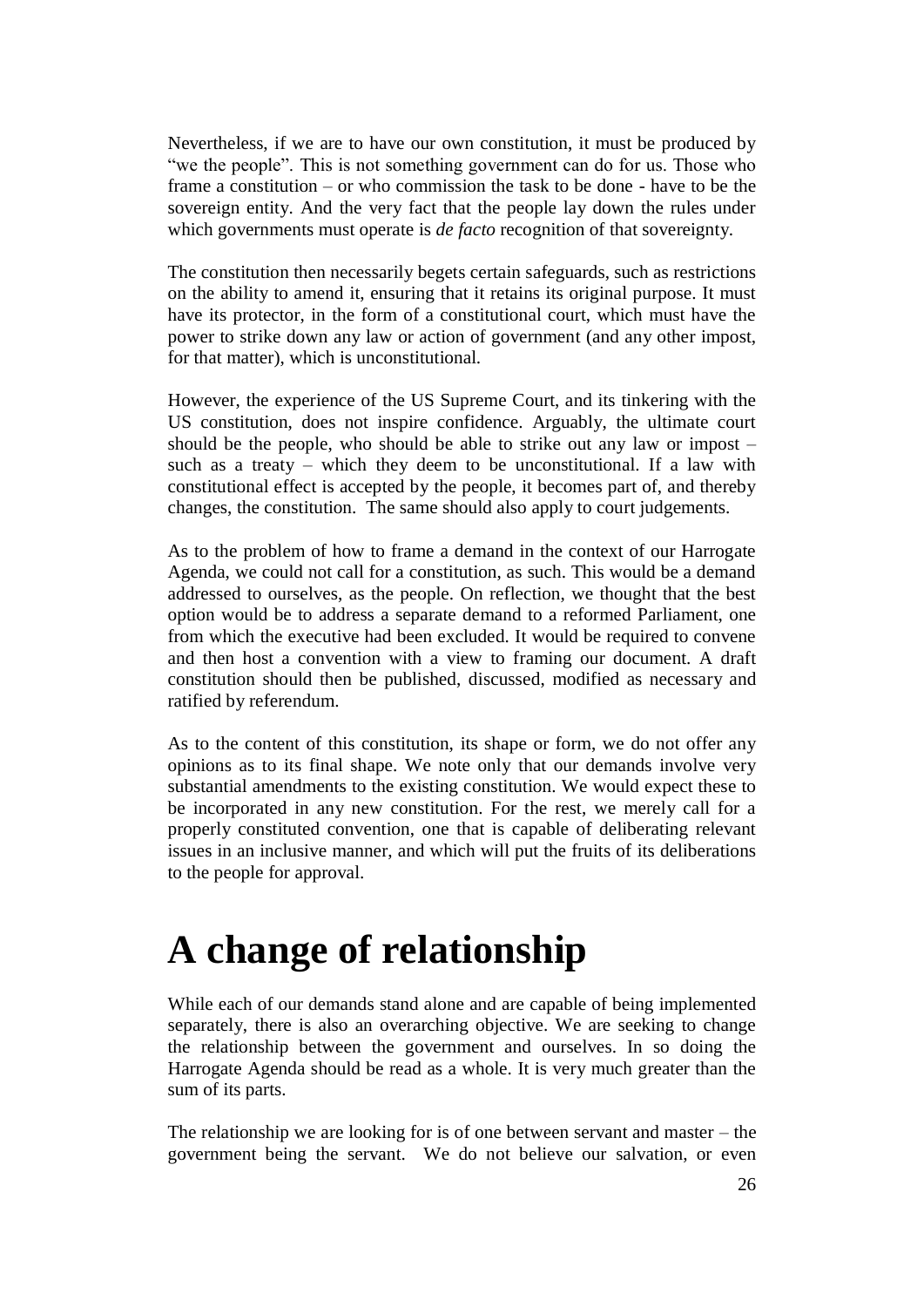prosperity, lies in the actions of government, and in many instances, where action is necessary, the people should take the initiative. Government should conform to our wishes and needs, rather than the other way around. It is a poor master but can be an adequate servant, if forced to be so.

Implementing our six demands would firmly lodge the people as masters. With that, the whole dynamics of government would change, as there would have been a real transfer of power.

This can be illustrated by the troublesome matter of freedom of information, which was raised at our Harrogate conference, the right to which some wanted as one of our six demands. Here, we would agree with the aphorism that "information is power", so there is good sense in that. But information also follows power. Like money, information flows to those in power, and institutions like the media often make a habit of speaking to power. Thus, where the people have power, we can expect a stronger emphasis from all quarters on keeping them informed.

Thus, governments which seek to have their legislation accepted would take more time and care to inform the people of their intentions. They would be at pains to explain what they are seeking to do, and achieve. Rather than the sterile – and some would say cynical – process of "consultation", where the government often seeks views to endorse what it intended to do anyway, we get closer to the situation aimed for in medical practice, where not only consent is required for some procedures, but *informed* consent.

Similarly, when the government presents its budget proposals, these really would take the form of proposals rather than demands. As long as the people have the genuine power to reject them, the government must take care to explain why they want the money and what they want it for. They also have to prove, by dint of continuing good management, they are good custodians of the sums collected.

Nor is this the full extent of the transformation which we could expect. A government and Parliament which is aware that its legislation can be voted down by the people might be less cavalier in framing it in the first place. Where a new law might be highly contentious and unpopular, the institutions might be dissuaded from, respectively, making and approving a law if they judged that their work would be rejected by the people.

Under all these circumstances, there can be genuine dialogue and real engagement. People take an interest in proposed legislation and government expenditure when they know they can affect its course. We could thus see the annual budget referendum becoming an important public event, with the outcome eagerly awaited. Strong interest from the media would be certain, whence the popular interest and discussion would re-energise politics in a way not seen in any other initiative.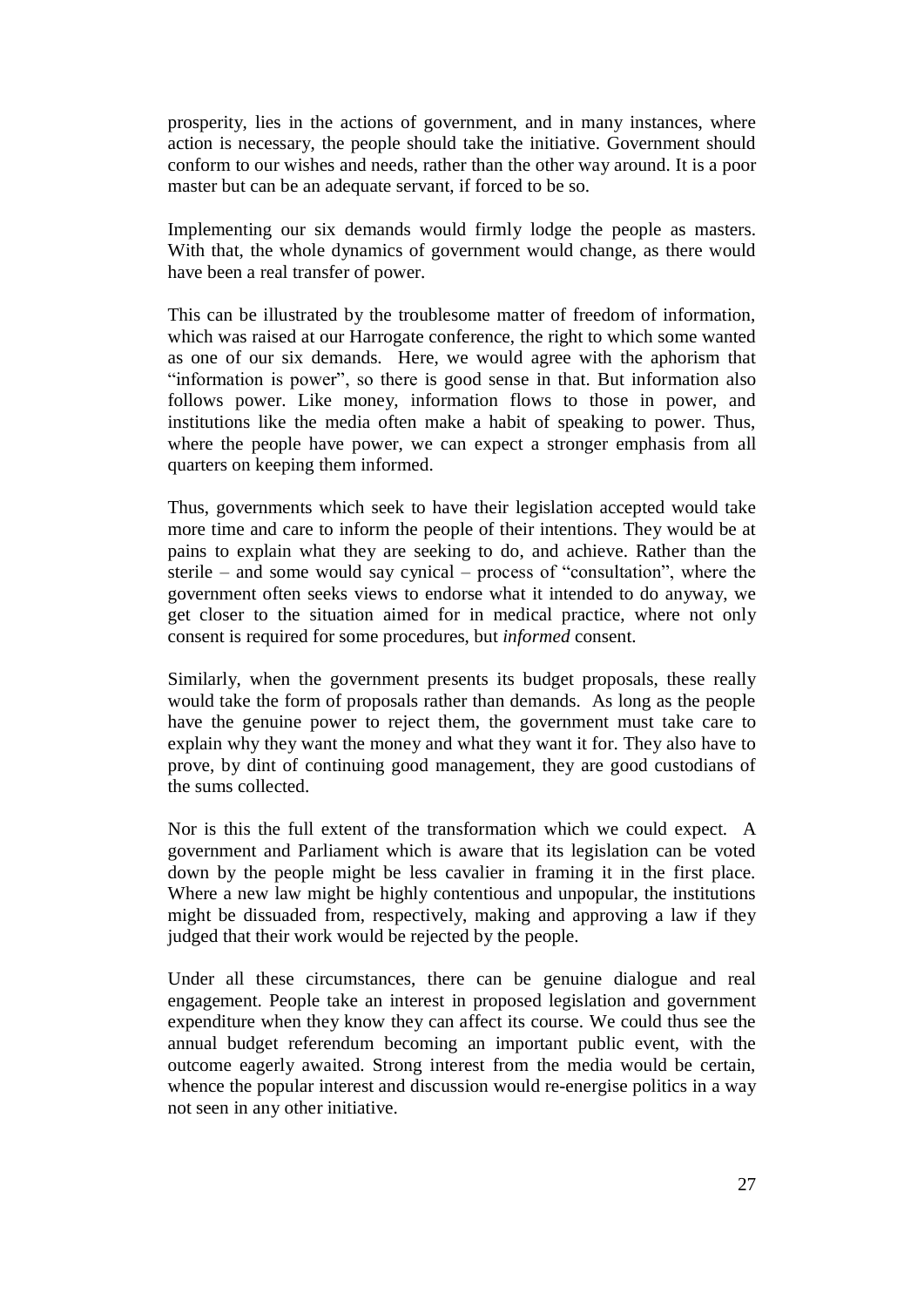## <span id="page-27-0"></span>**Progressing the Agenda**

As with any new ideas, we anticipate resistance. We also expect a considerable level of indifference. That is natural, especially given the prevalence of the "not invented here" syndrome amongst political communities. Then there is the "ego" problem. Many people who profess to be interested in change, or in actively pursuing it, are actually more concerned with self aggrandisement. They will not support our ideas because they cannot take personal credit for them.

Another main centre of resistance will be those with tribal affiliations - into which group many politicians and their supporters will fall. They will not support anything unless it has been endorsed by the tribe and which presents no risk to their ambitions. Clearly, ceding power to the people is not going to be welcome.

Woven into these groups will be power brokers and agenda-mongers, those who instinctively recognise that this is a system that will work, and is therefore dangerous because it would limit their power. Would, for instance, the Climate Act have survived if the government had to justify the costs to us each year, and its continued existence was conditional on our approval? Special interest groups would, perforce, reject The Harrogate Agenda.

Then, of course, there are the reactionaries, who we can lump in with those who feel that The Harrogate Agenda has not gone far enough. The one group will hate anything new and different, the other will complain that there are more and better things we should demand. With these people, we can never win. But win the wider argument we must, and will. The power of good ideas is unstoppable.

Good ideas are the currency of our movement. We have not sought to start a new political party and have no ambitions in that direction. We are not competing with elected politicians. We will support any politicians who agree with our ideas and who share our objectives.

One of those objectives, not explicitly stated, is the withdrawal of the UK from membership of the European Union. As it stands, the direct democracy embodied in THA is not compatible with membership of the EU. It confronts one of the core principles of the EU, as specified in Article 10. This states that: "The functioning of the Union shall be founded on representative democracy" and that: "Citizens are directly represented at Union level in the European Parliament". Direct democracy – real democracy - and the EU cannot exist side-by-side.

Further, the Treaty of the European Union states that, "Every citizen shall have the right to participate in the democratic life of the Union", requiring that: "Decisions shall be taken as openly and as closely as possible to the citizen". What this does not allow for is that decisions should be taken *by*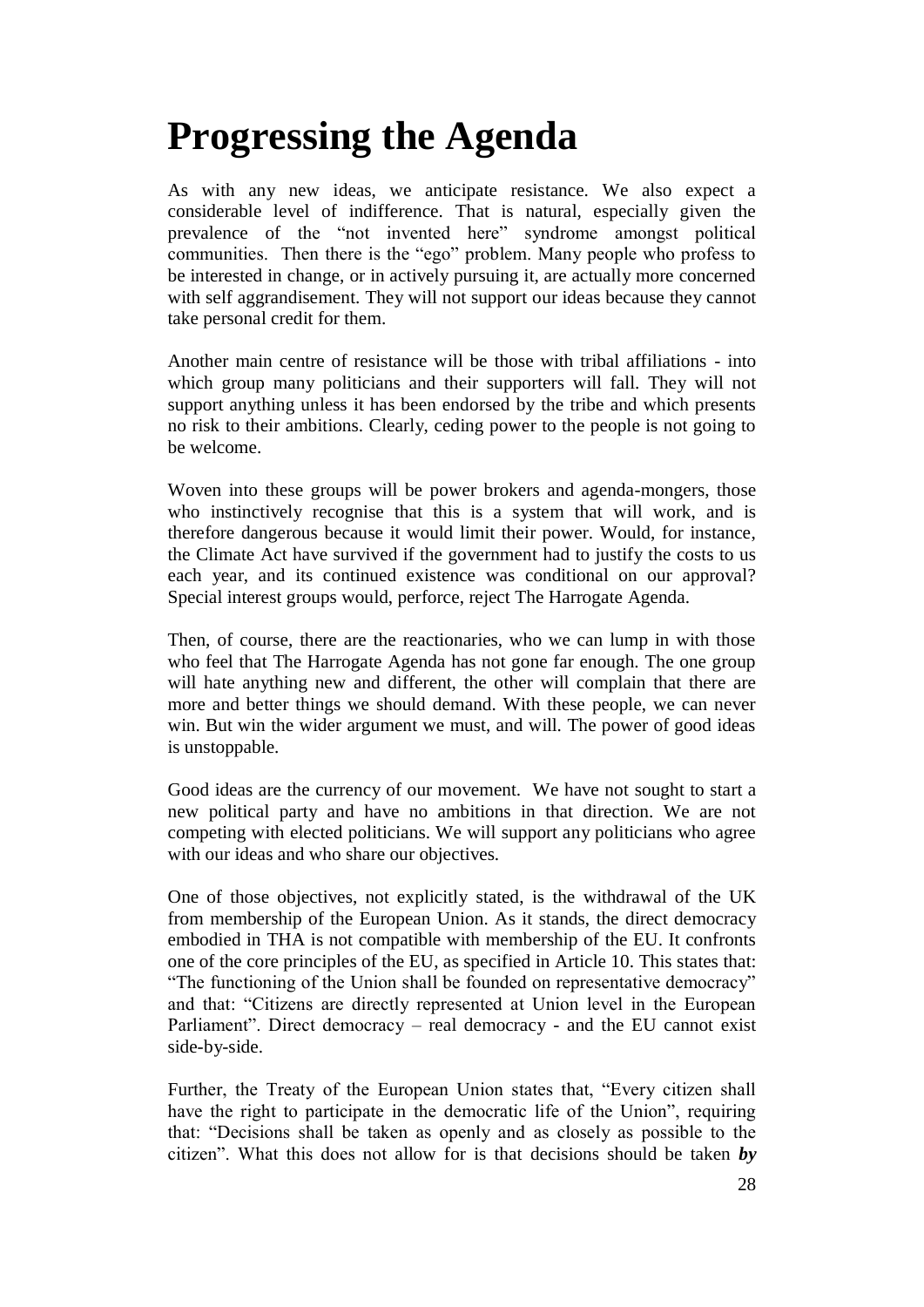citizens, bottom-up rather than top-down governance. And where decisions are taken by the Union, there is no scope for them to be countermanded by the people.

The important issue here is that the European Union is a collective. It is a series of institutions whose governance is shared by several bodies, not least the European Council which is made up from the heads of states and governments of the EU member states. Crucially, the essence of a nation state is a territorial entity, stemming from its occupation and legitimate ownership of land, making it a geographical as well as a political entity.

The European Union lacking any territorial possessions that could remotely be called a state, and having no ambitions in that direction, cannot be considered a nation state. Like the Vatican of old, which it increasingly resembles, the EU is a supra-national government - a government without ownership of the territories it commands. It exercises its power over and via the governments of the territories over which it is supreme.

Such a super-government cannot, by its very nature, be democratic. The people cannot be allowed to have any over-riding power, or any direct say in the law-making process. It depends for its continued existence on the parliaments and, in particular, the governments of those individual member states – which themselves are not functioning democracies. Effectively, the EU is a mechanism for by-passing or neutralising democracy. Vesting their powers in this supra-national body makes national governments democracyproof, insulating them from the people.

Therein lies the relevance of the European Union to THA. We see little value in withdrawing from the EU if it only means returning reclaimed powers to the political elites who held them previously. This just perpetuates systems which are no more democratic than the EU. Whether our government is in Whitehall or Brussels – or in any other location - actually makes very little practical difference if there is no democracy.

What matters, therefore, is that power is transferred from the political elites to the people. It is the distribution and exercise of power that makes for democracy, not its location. Power is the "upstream" issue, and we must see power exercised at the lowest level possible, by the people who are most affected by it.

### <span id="page-28-0"></span>**Conclusion**

This brings us back to our aim  $-$  to return power to where it belongs, the people. At the heart of the debate is the conflict between representative and direct democracy, the latter being the only true form of democracy.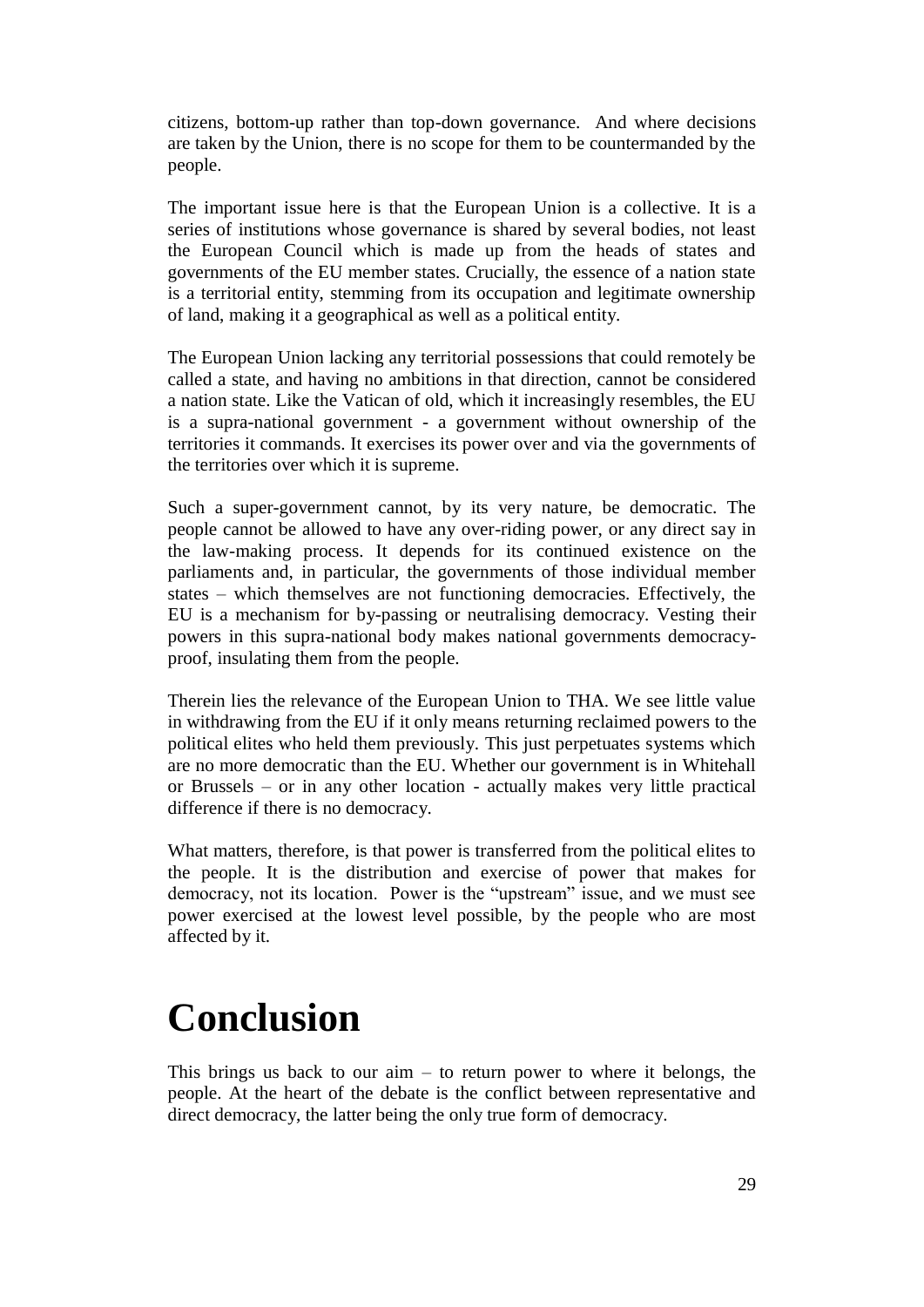In considering the former, radio, television and the vast range of modern communications, together with the interactive web and social networks, now mean that many of the original justifications for representative democracy no longer exist. The residual arguments thus seem to depend on the view that elected representatives are somehow better qualified to tell us how to run our own lives, and how our money should be spent.

No more glaring an example of the weakness of this argument can be seen than in the way local government is funded. In theory, the amounts charged each year are decided by elected councillors. In practice, the bulk of local authority income is supplied by central government. The balance, that the authorities are permitted to collect locally, is also largely determined by central government, and imposed without even the pretext of consultation. The outcome is the same, irrespective of the political colour of the administration, unchanged by successive elections. If we, the taxpayers – sickened by the charade - refuse to pay, we are jailed by magistrates who are not permitted to take account of our views and circumstances.

In no way is this democratic. Far from being free men and women, if we have the misfortune to be householders, our continued freedom is conditional on paying what amounts to an annual license fee. The only real choice offered is the way we make such payments to our masters. Nowhere in the system is there any recognition that the state has no money of its own, that it creates no wealth and that it exists only by compelling us to give it some of our money.

Our premise, as previously stated, is that before we should be required to pay taxes or any levies to the state, it should justify its demands, telling us why it wants our money, how much is needed, and how it plans to spend it. It should then ask us for that money – as opposed to peremptorily demanding it. That is the basis of Referism.

When tax is properly requested and honestly justified, when it is to be wisely spent to good purpose, most citizens will agree to it. And the state, when fulfilling a democratic mandate, has a right to the finances needed to discharge its functions. But we the people must have the power to say "no". Likewise, we must have the power to accept, reject or remove laws, to refuse or overturn decisions. Anything short of that is not democracy, whatever name its champions might chose to give it.

Furthermore, we the people have the right to have some of their funds used to provide a body such as Parliament, but only one which truly represents our interests and does what it is told. Parliamentary representation, we feel, is compatible with THA and we also feel that governments, within the constraints set by the people, must be allowed to govern. They should be given the facilities so to do. We do not seek to govern, only to control those who do.

As to Parliament, we do not see its function as being to provide a distressingly shallow gene pool from which ministers are recruited. The antidote to the contempt with which politicians are regarded is for Parliament to do its job as